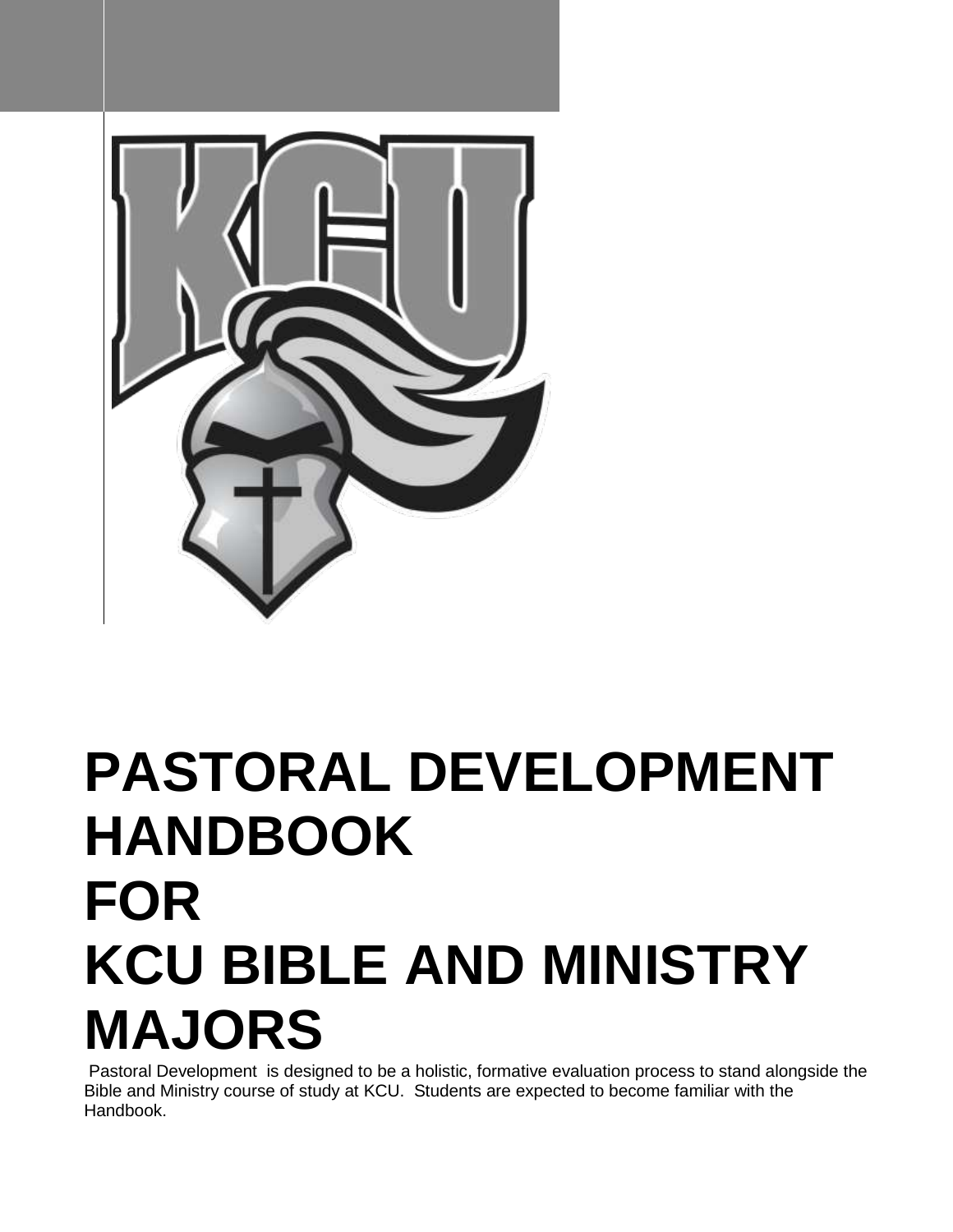| <b>Pastoral Development for KCU Bible and Ministry Majors</b> |      |
|---------------------------------------------------------------|------|
| <b>Contents</b>                                               | Page |
|                                                               |      |
|                                                               |      |
|                                                               |      |
|                                                               |      |
|                                                               |      |
|                                                               |      |
|                                                               |      |
|                                                               |      |
|                                                               |      |
|                                                               |      |
|                                                               |      |
|                                                               |      |
|                                                               |      |
|                                                               |      |
|                                                               |      |
|                                                               |      |
| SPECIAL CIRCUMSTANCE REQUEST FOR PREREQUISITE ADJUSTMENT  12  |      |
|                                                               |      |
|                                                               |      |
|                                                               |      |
|                                                               |      |
|                                                               |      |
|                                                               |      |
|                                                               |      |
|                                                               |      |
|                                                               |      |
|                                                               |      |
|                                                               |      |
|                                                               |      |

# <span id="page-1-0"></span>**Welcome to Pastoral Development**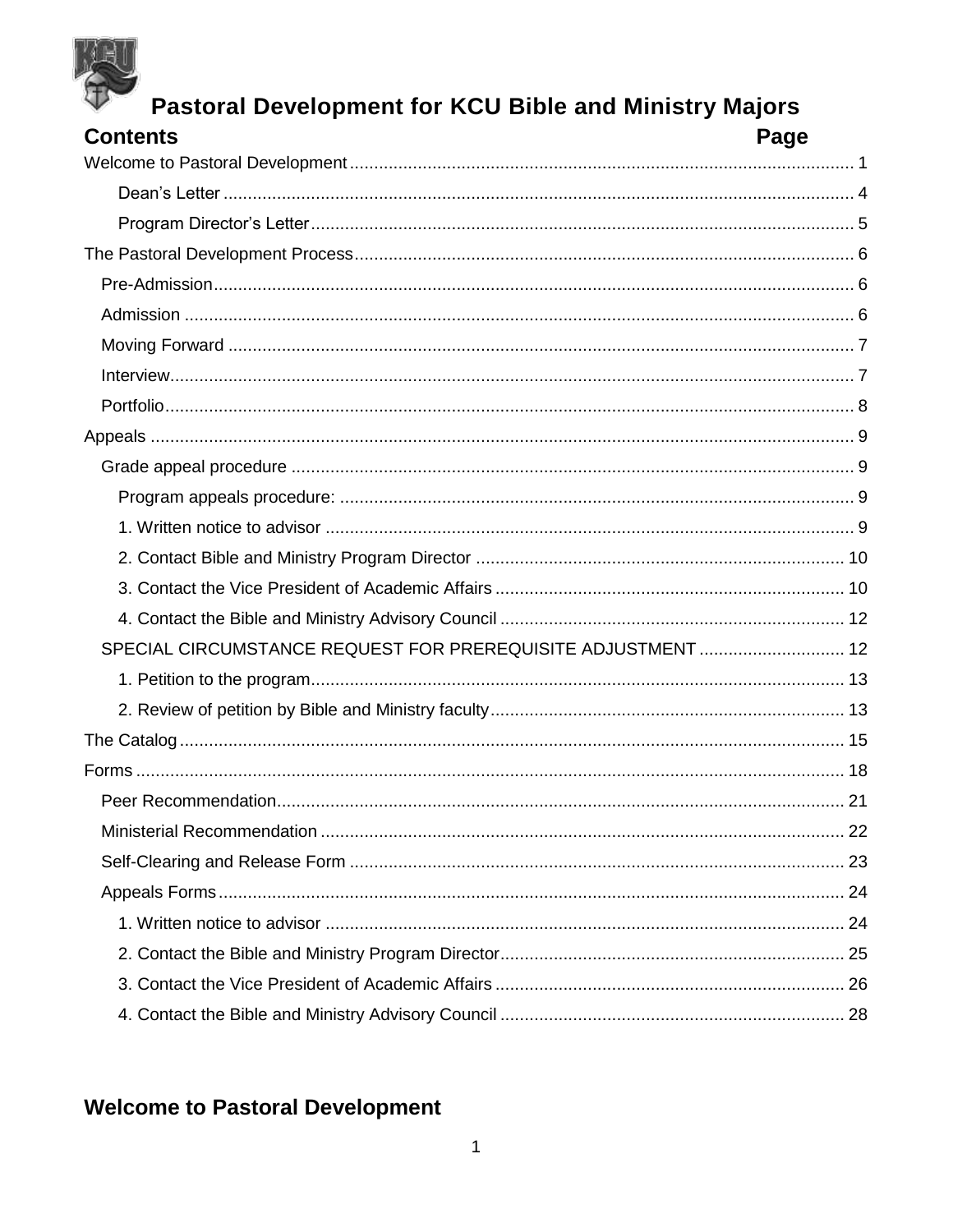

Pastoral Development<sup>1</sup> is designed to be a holistic, formative evaluation process to stand alongside the School of Bible and Ministry Bible and Ministry course of study at KCU. In keeping with KCU's three Core Values (Christ, Character, and Career), the School of Bible and Ministry seeks to ensure that ministry graduates are excellent candidates for work within the church, especially work requiring ordination.

Pastoral Development is designed to provide pastoral accountability and growth assessment for students seeking either the BA or BS in Bible and Ministry. Most students seeking this degree see themselves as preparing to serve the church in full-time vocational ministry, and most churches see this degree as a foundation for such work. However, classwork alone often leaves students unprepared for ministry in large areas of their life: financial, interpersonal, and spiritual.

The program will consist of two modules: E-portfolios and Annual Interviews. The E-Portfolio is designed to assess academic success and ministry competencies. The Annual Interviews are designed to assess spiritual and character formation and holistic contextualization.

The goal of the process is to be pastoral, formative, and redemptive. The evaluation process will be holistic to address academic success, personal & spiritual development, church leadership, and integration of theology and ministry. One of our primary roles is to be a community that helps to affirm their calling and gifts for ministry. In order to develop a holistic process we are using a rubric based on a four point likert scale that included the four C's from the Course of Study preparation process: Content, Competency, Character, and Context<sup>2</sup>. Each of these is briefly described below:

- 1. **Academic Excellence (Content**). Students are to maintain a 2.5 grade point average to receive ministerial scholarship. The academic areas that are assessed include writing skills, critical thinking abilities, and communication.
- 2. **Servant Leadership (Competency).** Students are to be actively involved in a local church ministry and engaged in either campus leadership and/or ministry leadership. Leadership also includes work experience (including the Internship), examples of competence in the School of Ministry 7 Standards as well as gifts and skillsets for ministry.
- 3. **Spiritual Formation (Character).** Students are asked to be accountable about their relationship with God. This includes what kinds of daily spiritual formational practices are being used to grow in grace. We also provide accountability regarding their personal development and whether there are any destructive behaviors that are hindering their relationship with God (chemical abuse, self-harm, pre-marital sex, pornography, etc.). Students will also to submit peer reviews regarding their Christian witness.
- 4. **Contextualization (Context).** Students are asked about how they are integrating a Restoration theology with ministry. How does the student integrate Scripture and theology in contemporary life? And what is the primary purpose of the Church and the

<sup>&</sup>lt;sup>1</sup> This program is modeled after the *Ministerial Standing* program of Northwest Nazarene University, Nampa Idaho, and was developed by Michael A. Kipp, Associate Professor of Youth & Family Ministry and Mark A. Maddix, Professor of Christian Education.

<sup>&</sup>lt;sup>2</sup>Kipp & Maddix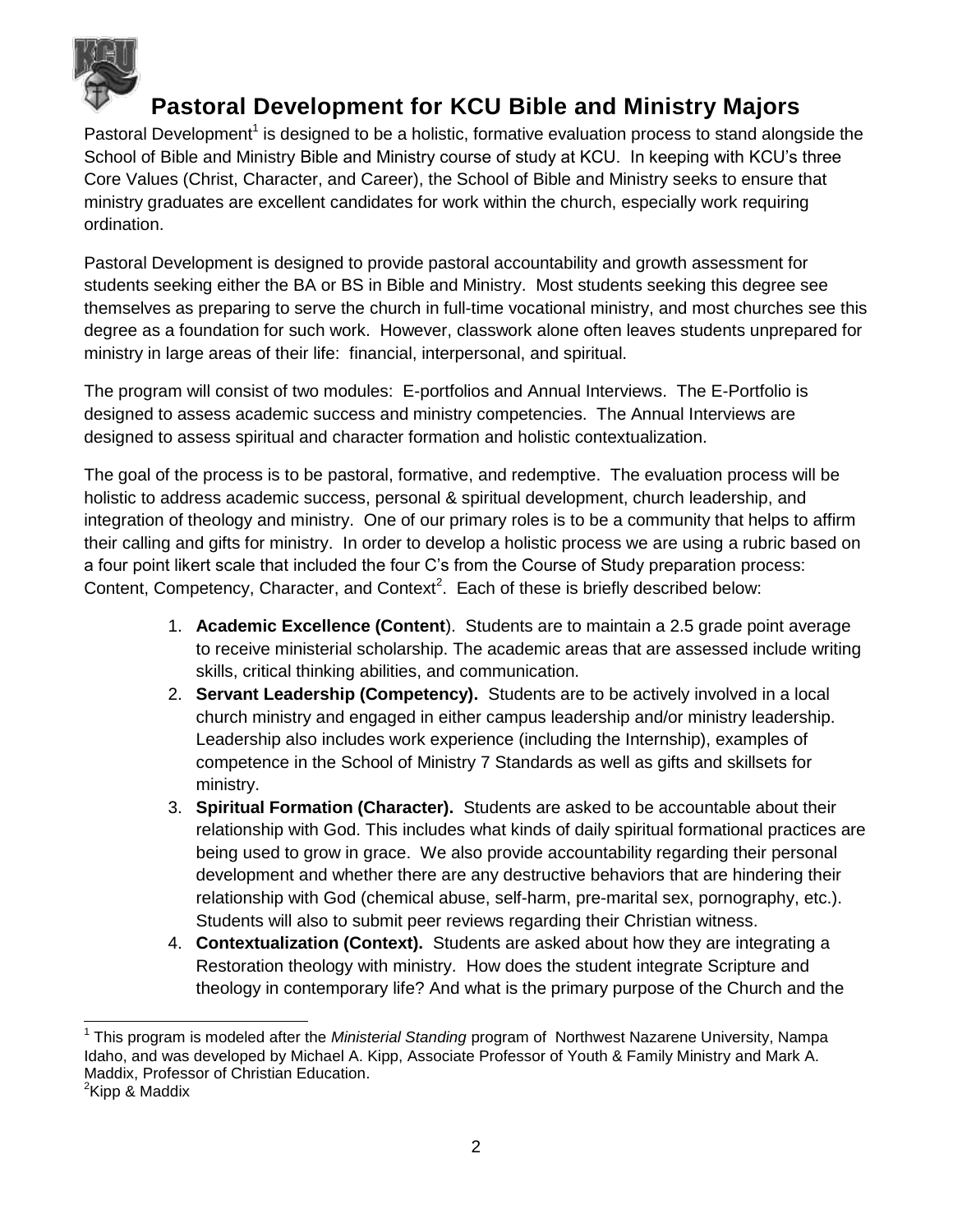

Church's role in the world? Students are to articulate how we are to minister in a diverse world.

This process provides an opportunity for faculty to assess the growth and development during the student's years at KCU. At these annual interviews, guided by faculty members, students are given areas of affirmation, areas of development, and any action items that might need to be addressed before the next meeting. The student is also given feedback regarding their vocational call to ministry and how they are progressing in their understanding of that calling.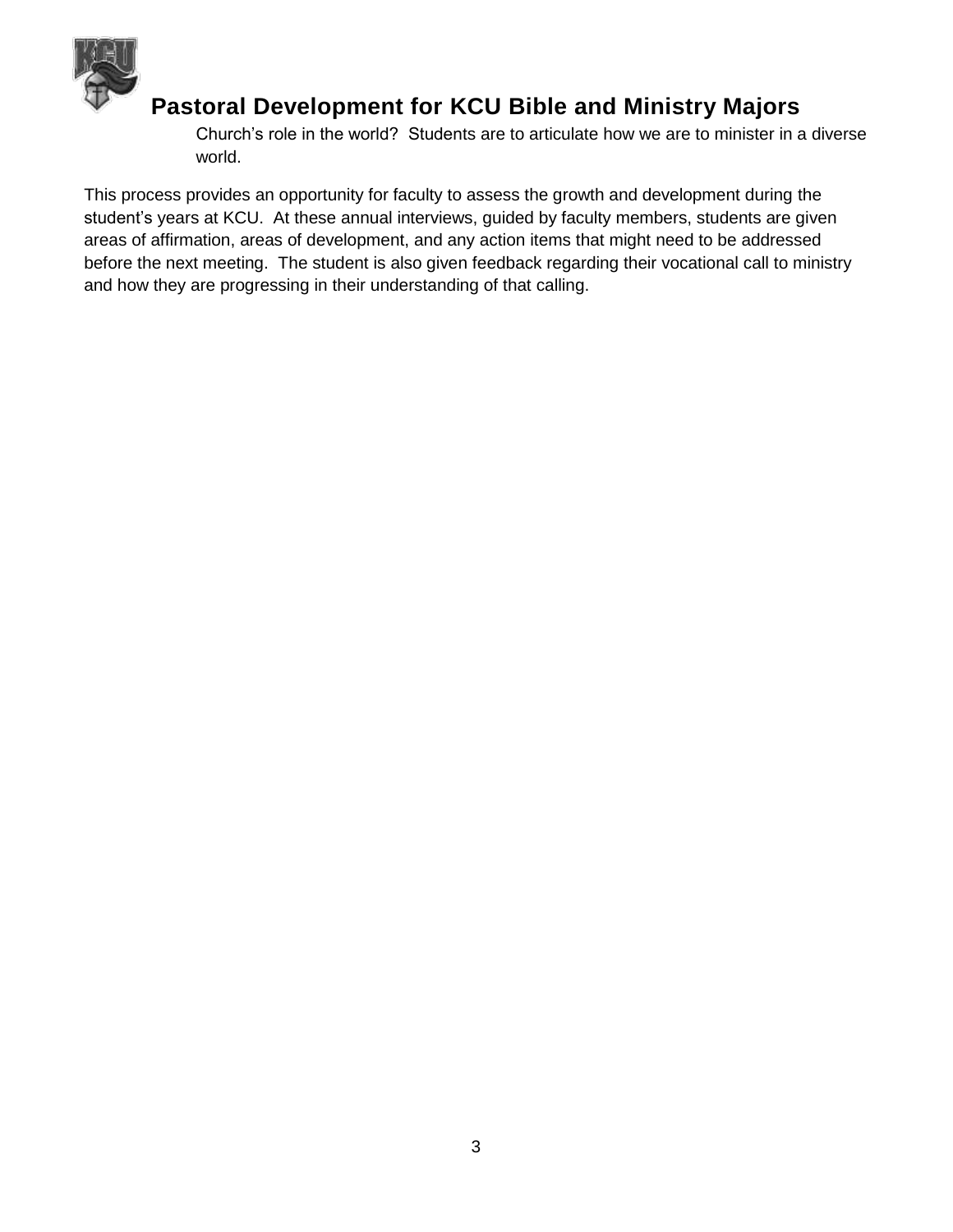

#### <span id="page-4-0"></span>**Dean's Letter**

Welcome to the KCU School of Bible and Ministry!

We are excited to partner with you in the pursuit of your calling to serve Christ and His Church. The School of Bible and Ministry is committed to our vision of church leadership that is called, trained, nurtured, and enabled! Your studies in the Bible and Ministry major are designed to help you recognize your calling and to master the key content and skillsets to live that calling out.

There are some key, core values we hold dear in the School of Bible and Ministry.

We believe in Christ. There is nothing more important than a living relationship with the living Savior. Christ is the center of our program.

We believe in excellence. Your courses should challenge you to think in new ways. We believe things worth doing are worth doing well. In fact, we believe the quality of your schoolwork (and our work as teachers) directly reflects our worship of Christ. How we teach and learn reveals something about the value of Christ and His calling in our lives.

We believe in practical theology. Everything we do is steeped in theology. It is imperative that ministers in the church not only have the skills to accomplish ministry goals, but also the theological understanding to evaluate those goals and the methods used to achieve them.

We believe in calling. Ministry must move from an authentic relationship with Christ. Ministry that lasts and that transforms is always a response to Christ's call to serve Him and His Church.

We believe in the local church. There is no Plan B. The local church must be healthy and vibrant. Christ loves the church, and so do we.

We believe in vocational ministry. A life of vocational service to the church is a deep commitment and worthy of quality training. Our program seeks to equip those called to serve the church to have long and faithful careers in vocational ministry.

We're excited to partner with you, and that's exactly how we see ourselves. We're partnering with you today in preparation for your investment in someone you haven't even met yet!

Be Good,

 $\beta$  ,  $\beta$  ,  $\beta$ 

Brian Baldwin, D.Min. Dean, KCU School of Bible and Ministry Assistant Professor, Youth and Family Ministry Kentucky Christian University.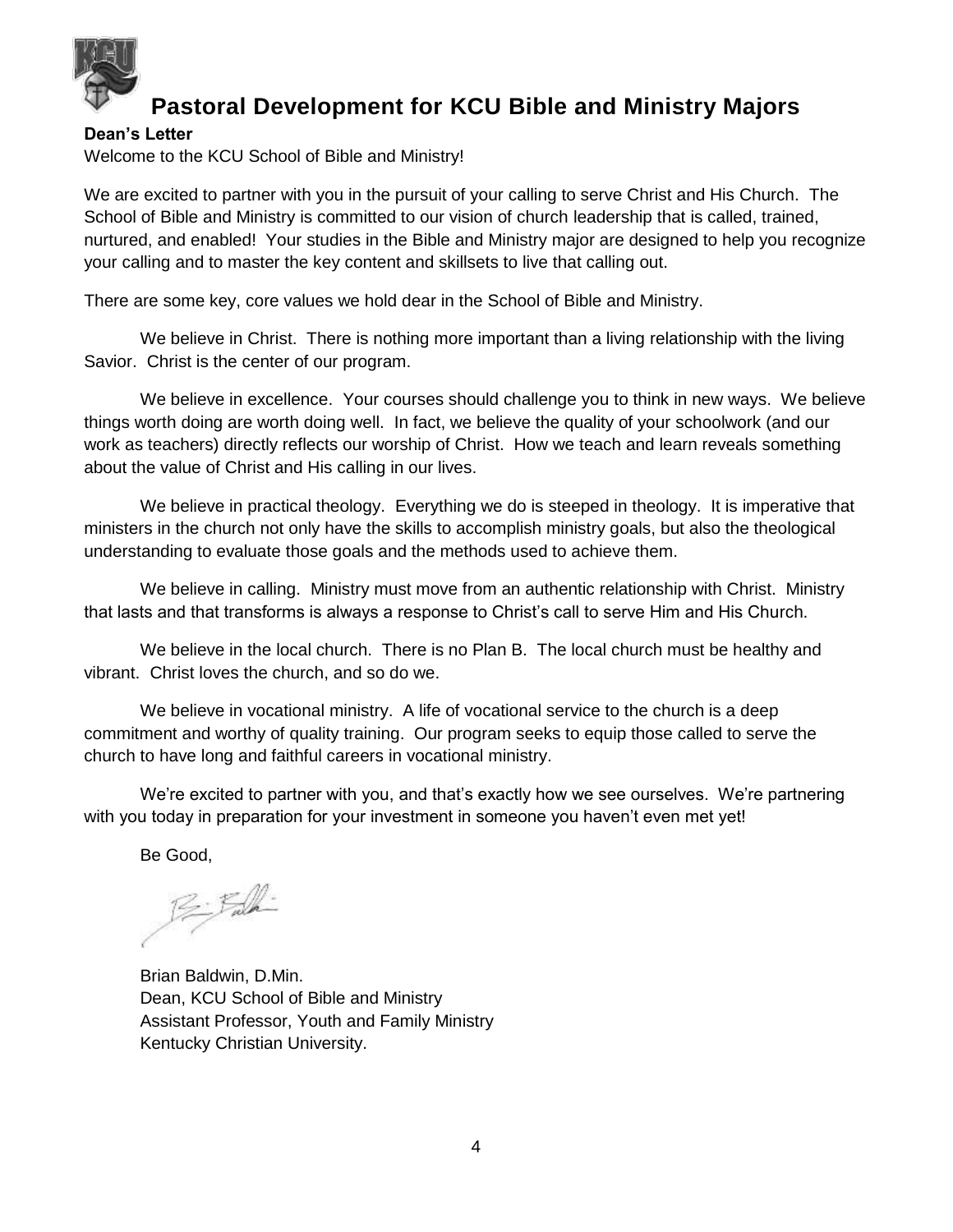

#### <span id="page-5-0"></span>**Program Director's Letter**

Welcome to the School of Bible and Ministry here at Kentucky Christian University!

As stated by our dean above, we are excited to partner with you as continue to discern God's calling for your life and as you train for vocational ministry. We believe that calling to ministry is a process, a process that begins with your "call" to salvation (your decision to become a Christian), your "call" to commit your life to ministry, your "call" to craft your skills for ministry through academic training and practical experience, and your "call" to a congregation (what is often referred to as "ordination").

By entering this program, you find yourself in that third stage of "calling"—crafting your skills for ministry through academic training and practical experience. Over the next few years, you will commit yourself to studying under men and women who have spent and continue to spend their lives serving the church in some way. Take your courses seriously. Whether it is a preaching course, a biblical studies course or a general science course, each minute you spend in academic training will prepare you for ministry. You will develop reading, research, relationship and communication skills that you will use to lead hurting and broken people, including yourself, back to God.

Also, during your time here, you will be encouraged to serve the church, both in the required 6-month internship and in volunteer or paid positions with local congregations. This will provide you with that "real world" experience to test and validate what you are learning in the classroom with what you experience out in the field. This is where theory meets practice and should be treated with great respect. Souls may not be in the line in a counseling course, yet they are very much on the line in the minister's office or the hospital room. Fieldwork is the proving ground, and we are excited about mentoring you through this stage of the process!

Finally, during your time here, you will have the opportunity to strengthen your spiritual development so that you will be prepared personally for ministry. Too many ministers leave college or seminary academically prepared and practically experienced but personally immature and unready to serve God's church. The Pastoral Development Program, then, is your opportunity to grow and mature independently from yet in conjunction with your academic studies and practical experiences. This program gives us as faculty an opportunity to shepherd you in a pastorally enriching way, much like we see Jesus with his disciples and Paul with his missionary associates. When you leave, we do not simply want you to have a degree in ministry; we want you to demonstrate the character of Christ and lead others to follow you as you follow Christ.

Again, we are excited that you have decided to study here at Kentucky Christian University as you prepare for vocational ministry and service to God. May the next few years be a time of testing and celebration as you seek God's path for your life!

Grace and peace,

Rob O'Lynn, D.Min. Director of the Bible and Ministry Program Assistant Professor of Preaching and Ministry Kentucky Christian University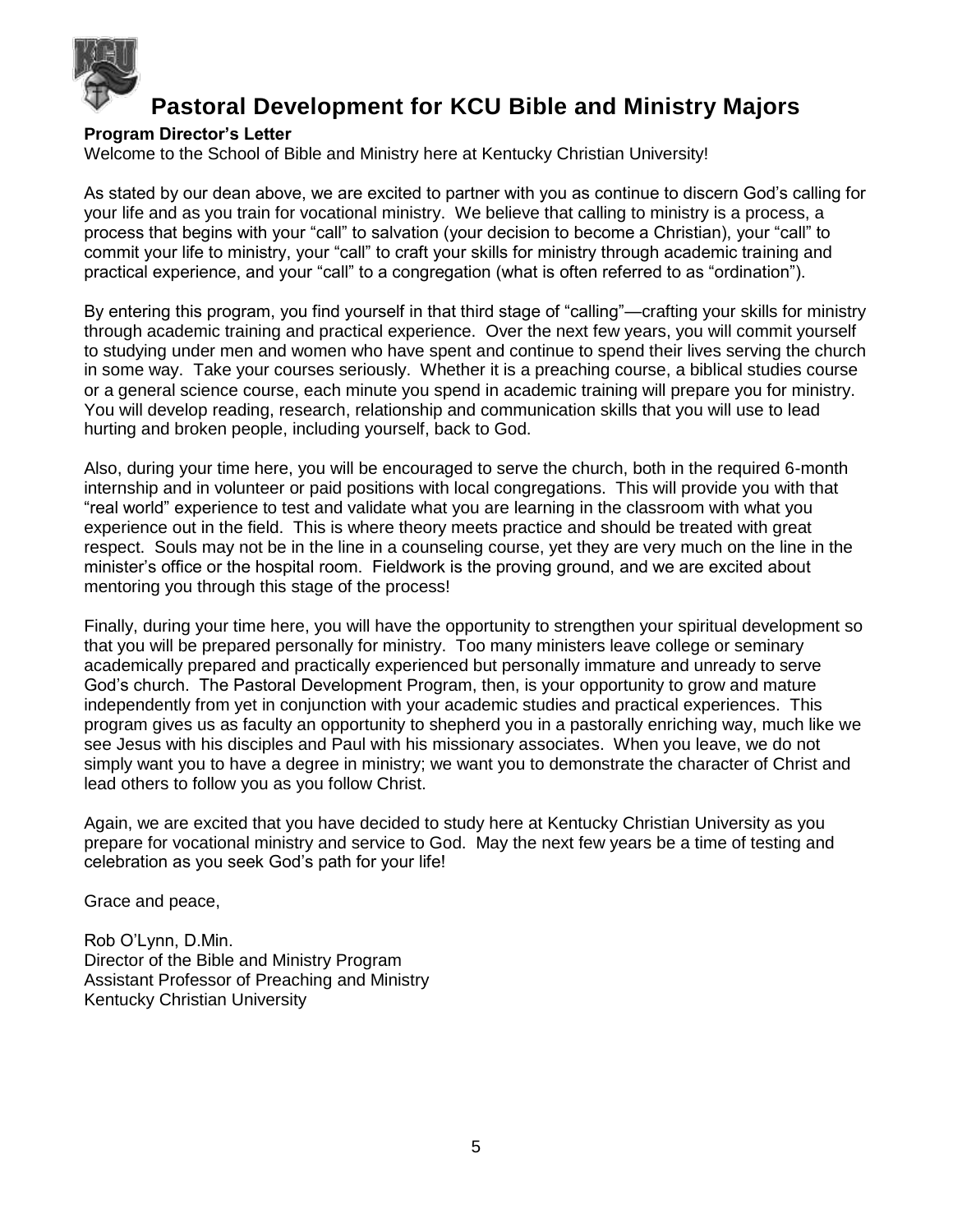

### <span id="page-6-0"></span>**The Pastoral Development Process**

Students who decide to pursue a degree in Bible and Ministry must progress through the Pastoral Development Program.

### <span id="page-6-1"></span>**Pre-Admission**

Before a student can be admitted to the Pastoral Development program they must complete the following prerequisites:

1. The successful completion of 24 hours. Application should be made during the Fall semester of the applicant's sophomore year. Transfer students (having completed 40 hours or more) must apply immediately and meet the admission criteria. The Dean of the School of Bible and Ministry may permit transfer students to be provisionally admitted pending the processing of students' applications for admission.

2. Successful applicants will have a minimum GPA of 2.5.

3. Students desiring to major in Bible and Ministry are required to complete CMM 102 (Introduction to Christian Education) and CMM 201 (Introduction to Ministry) prior to admission to the Bible and Ministry degree program. Both courses must be completed with a minimum final grade of 80.

### <span id="page-6-2"></span>**Admission**

Once the student has met the prerequisites they may apply to enter the Pastoral Development Program. All application forms are available on the School of Bible and Ministry page at kcu.edu. The application process is as follows:

- 1. Complete the application form. This form can be found online on the KCU School of Bible and Ministry website. Forms will be submitted via email to the Program Director (Rob O'Lynn, D.Min. [rolynn@kcu.edu\)](mailto:rolynn@kcu.edu).
- 2. Complete the Self-Clearing and Release form. The Self-Clearing form gives students an opportunity to address situations past and present that may have an impact on vocational pastoral ministry. This form can be found online on the KCU School of Bible and Ministry website. Forms will be submitted via email to the Program Director (Rob O'Lynn, D.Min. [rolynn@kcu.edu\)](mailto:rolynn@kcu.edu).
- 3. Request Peer Recommendations. Two Peer Recommendations are required. Peers are current students at KCU. This form can be found online on the KCU School of Bible and Ministry website. Students should email the link to their peer references for them to complete the form online. Forms will be submitted via email via email to the Program Director (Rob O'Lynn, D.Min. [rolynn@kcu.edu\)](mailto:rolynn@kcu.edu). Forms from the applicant will not be accepted.
- 4. Request Ministerial Recommendation. One Ministerial Recommendation is required. The Ministerial Recommendation must be from an active pastoral relationship. This means the student must have current and ongoing interaction with this minister. This form can be found online on the KCU School of Bible and Ministry website. Students should email the link to their ministerial reference for them to complete the form online. Forms will be submitted via email to the Program Director (Rob O'Lynn, D.Min. [rolynn@kcu.edu\)](mailto:rolynn@kcu.edu).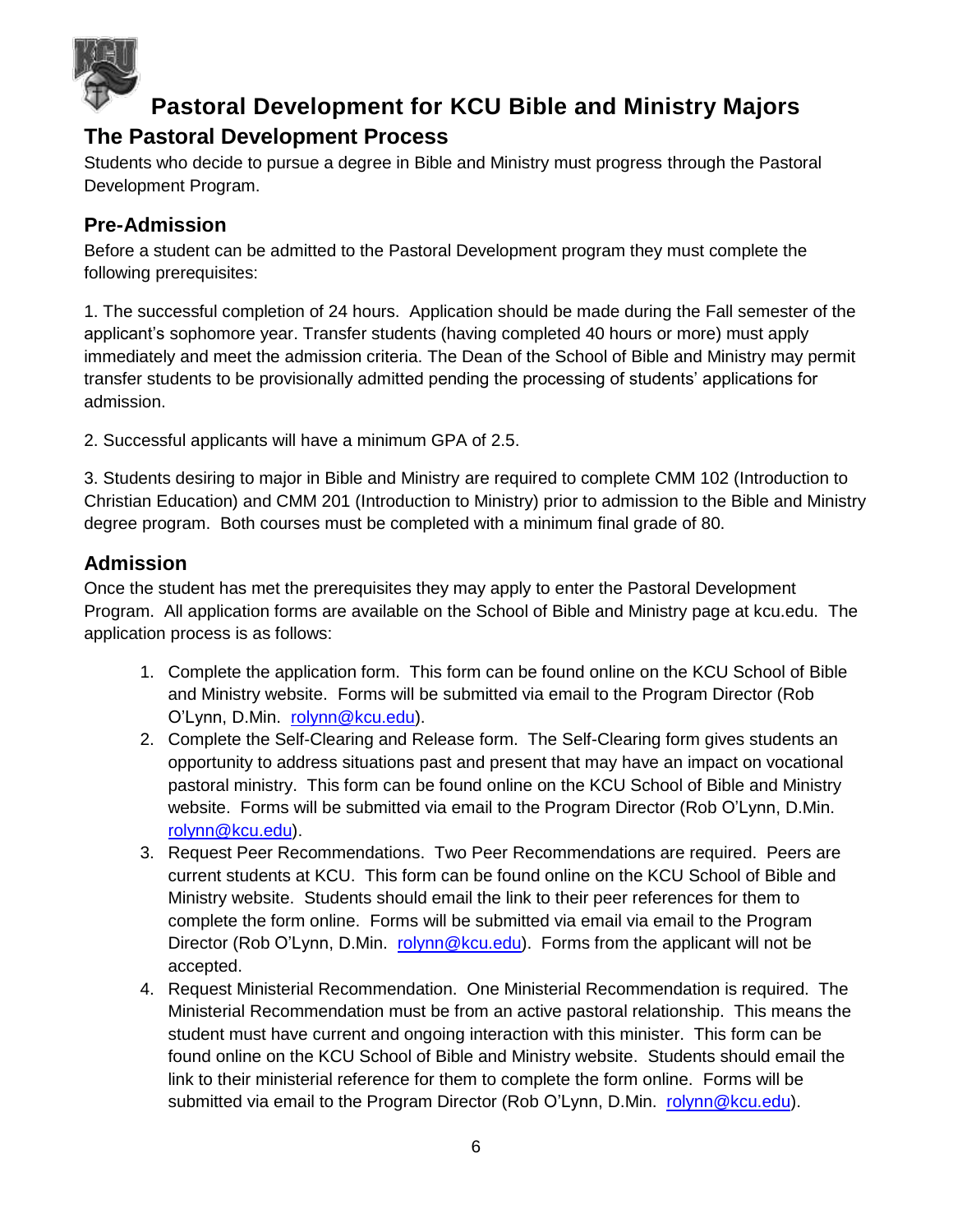

5. Complete the Entrance Interview. Once all materials have been collected the student will be contacted by the Program Director to schedule the entrance interview. This interview will take place with both the Program Director and the Dean.

### <span id="page-7-0"></span>**Moving Forward**

Continuation in the program is not automatic. In order to progress in the Pastoral Development Program the student must complete the following steps.

- 1. Request Interview. The student should request their interview at the beginning of their Spring Semester. Interviews will be scheduled with both the Program Director and the Dean.
- 2. Submit materials. One week prior to the Annual Interview the student will submit all of the following materials via the Bible and Ministry page on the KCU website.
	- a. Application
	- b. Two Peer Recommendations
	- c. Ministerial Recommendation
	- d. Release Forms & Self-Clearing Form
	- e. Portfolio. Please see the Portfolio section below.
	- f. Action Plan Materials (if necessary). Action Plans are created in the interviews, and successful completion of Action Plans are required for progression in the Pastoral Development Program.

### <span id="page-7-1"></span>**Interview**

Bible and Ministry majors will interview each year with the Program Director and the Dean. These interviews are intended to be *pastoral, formative,* and *redemptive.* They are *pastoral* in that the goal is for students and faculty alike to work together to become more like Christ. They are *formative* in that the interview should actively shape students rather than be simple assessments of status. Finally they are redemptive in that mistakes and failures should be platforms for growth rather than the end of progress. We take seriously Paul's admonition to "Follow me as I follow Christ" (1 Cor. 11:1), and the Pastoral Development interviews should reflect this.

The interviews are scheduled for 60 minutes, 45 minutes for the interview and 15 for the faculty team to evaluate the interview, complete the interview form, and provide feedback to the student. This is a vital part of the process in order to deliver clear information to the student regarding areas of affirmation and areas of further development. Some students are given action items that need to be addressed before next year's interview. These action items are always formative and generative for the student.

The objective of this process is to determine if the student is developing holistically. The interview begins by inviting the student to share his/her faith story and calling to ministry with the faculty. The interview includes discussing theological issues such as Restoration theology, authority of the Bible, etc., but the majority of the time will be spent talking with the student about his/her personal and spiritual life and calling to ministry. Issues to be covered include current ministry, church involvement, debt load, romantic interests and sexual boundaries. This time will be similar to offering pastoral care to the student.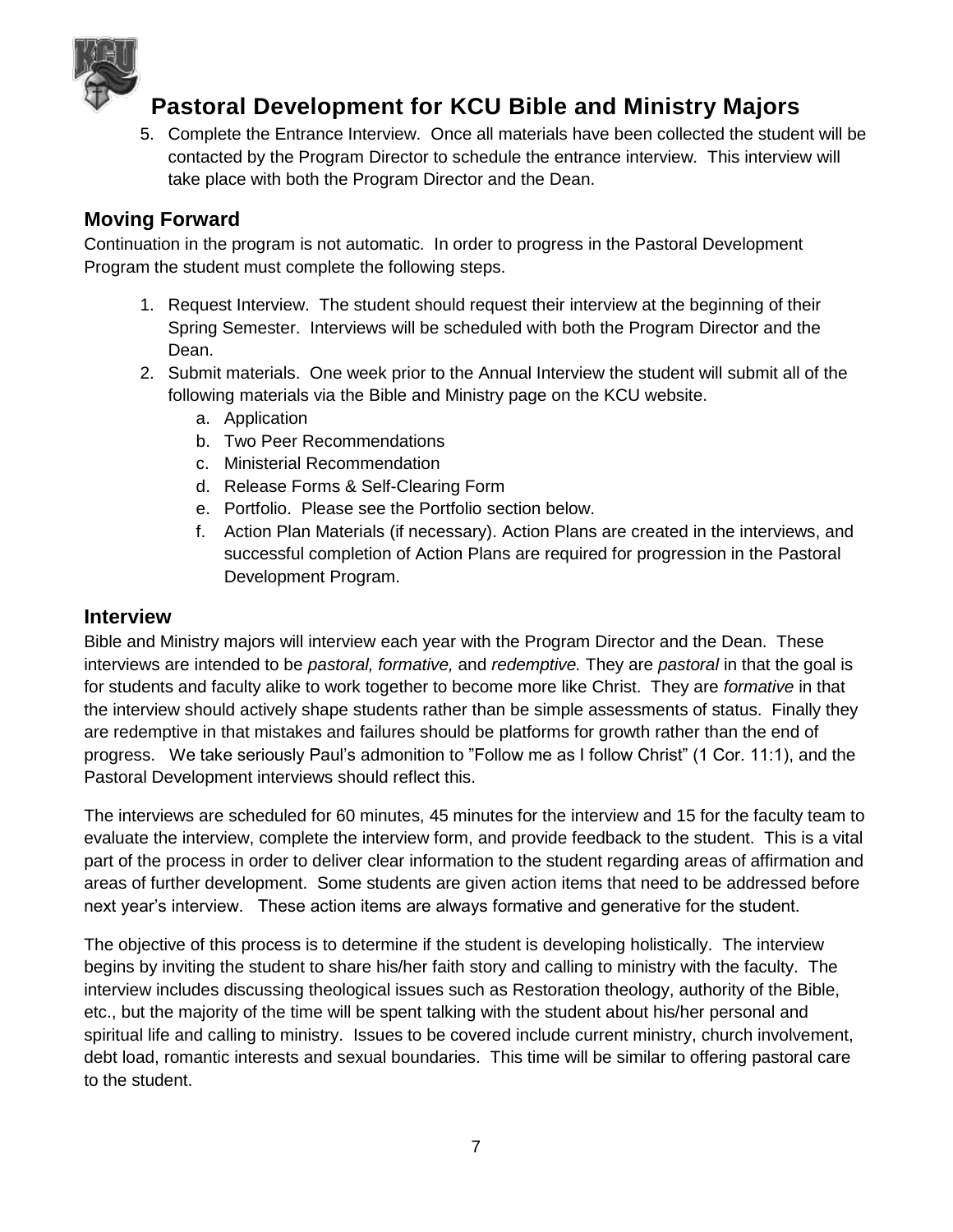

There are three possible status outcomes of the interview process:

- 1. **Yes**. The student is encouraged to continue pursuing their calling.
- 2. **Not Yet.** The student shows some areas of struggle and clear feedback and action steps are needed. This status will result in an Action Plan of prescriptive steps to achieve a "Yes". Action Plans may include regular meetings with faculty or pastoral meetings with appropriate support. Action Plans will have measurable goals to be presented at the next Annual Interview.
- 3. **No**. The student consistently displays severe disconnection with normative Christian mission and the mission and vision of the School of Bible and Ministry. This status should be reserved for students unwilling to participate in Action Plans. Students are very unlikely to receive this status before their senior year. A student who completes all academic requirements but receives a No status their senior year will receive a bachelor's degree in University Studies (Concentration in Bible) rather than a bachelor's of Bible and Ministry.

### <span id="page-8-0"></span>**Portfolio**

The policy of the Kentucky Christian University Bible and Ministry Program is that all required Bible and Ministry classes must be passed with a grade of "C" or better to be allowed to enter upper level courses and maintain Pastoral Development progress.

We have chosen foundational courses and assignments throughout the curriculum in the School of Bible and Ministry that have a particular bearing on a person's ministerial development. Each of these assessments is designed to enable a student to show competence in at least one of the 7 Standards of Competence for Ministry. These targeted assignments (along with their Internship Portfolio) are placed in an electronic portfolio that is accessible to the student and all faculty members of the School of Bible and Ministry. This allows faculty to have a deeper understanding and insight into our students as they progress through our program.

In order to facilitate the process of students uploading these course assessments into the electronic portfolio system the syllabi of faculty require specific course assessments to be posted. It is then up to the student to ensure they are uploaded. Substitution assignments require the approval of both the Program Director and the Dean.

The student is to upload the following assignments into a Resources folder on Sakai.

### **Year 1**

- 1. *MVVG Assignment* from FND 101
- 2. *Assignment* from BTH 103 Intro to Bible (*to be determined by the Bible and Ministry Program Director)*
- 3. *Assignment* from BTH 106 Christian Heritage (*to be determined by the Bible and Ministry Program Director)*
- 4. *Essay on Calling* from CMM 201 or *Microteaching* from CMY 201 (the other assignment must be submitted at another time)

**Year 2-4**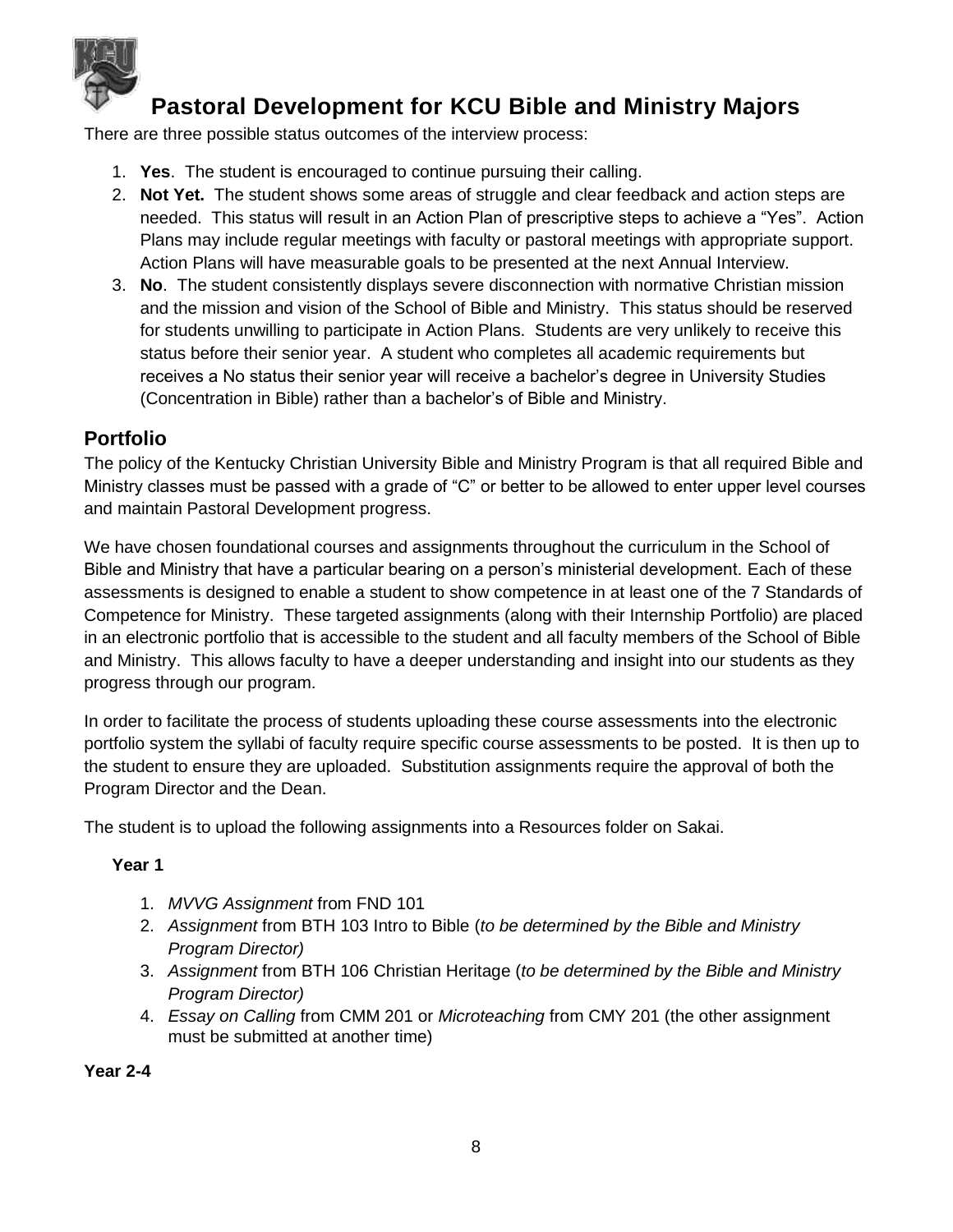

- 1. The student will be required to submit a minimum of **2** artifacts per academic year, which are to be collected from the following courses:
	- a. *Sermon* from CMP 240
	- b. *Microteaching* from CMY 201 or *Essay on Calling* from CMM 201
	- c. *Ministry Project* from CMM 301 or CMM 313
	- d. *Theology Paper* from CML 432 or CML 442; *Theology Paper* from BTH 412 or CMM 412; *Theology of Preaching* from CMP 404; or *Position Paper* from CMY 331.
	- e. *Exegetical Assignment* from a 200-level BNT or BOT course
	- f. *Exegetical Assignment* from a 300-level BNT or BOT course (or Hermeneutics)
- 2. *Internship Portfolio* from CML/CMP/CMY 301
- <span id="page-9-0"></span>3. *Practical Theology Defense Portfolio* from BTH 456

### **Appeals**

### <span id="page-9-1"></span>**Grade appeal procedure**:

Grievances concerning a course grade are resolved through conferences between the student and the faculty member who assigned the grade. If still dissatisfied, the student may appeal in writing to the Dean of the School of Bible and Ministry. The Dean will conduct an investigation. If the instructor of the course also is the Dean of the School, the Vice President of Academic Affairs will handle grade appeals. Grades will be changed only if there is indication of error in calculation. However, the appeal must occur within 30 days from the end of the semester in which the grade was received.

### <span id="page-9-2"></span>**Program appeals procedure:**

All students have the right to appeal decisions made by faculty regarding student status in the Bible and Ministry program as well as any concerns regarding student evaluation in the admission, continuance, or exit interview process. The Appeal Procedure is as follows:

#### <span id="page-9-3"></span>**1. Written notice to advisor**

The student must submit a written notice of appeal to their advisor stating the reason(s) for the appeal within 5 school days of notification of the action or the right to appeal will be forfeited. The student must be able to present evidence and/or witnesses that would warrant an investigation of any issue in dispute. The advisor will review the policy with the student. Also, the advisor will review and verify the data upon which the decision was based. If a change is to be made, the advisor will contact the proper persons and provide appropriate documentation on behalf of the student

The advisor will decide from the information provided whether the case warrants formal presentation to the Program Director.

If the student does not believe the matter was resolved to his/her satisfaction, he/she has 3 school days to take the written appeal to the Program Director. A copy of the action taken will go into the student's file.

**\_\_\_\_\_\_\_\_\_\_\_\_\_\_\_\_\_\_\_\_\_\_\_\_\_\_\_\_\_\_\_\_\_\_\_\_\_\_\_\_\_\_\_\_\_\_\_\_\_\_\_\_\_\_\_\_\_\_\_\_\_\_\_\_\_\_\_\_\_\_\_\_\_\_\_\_\_\_\_\_\_\_\_\_\_\_\_\_\_\_ \_\_\_\_\_\_\_\_\_\_\_\_\_\_\_\_\_\_\_\_\_\_\_\_\_\_\_\_\_\_\_\_\_\_\_\_\_\_\_\_\_\_\_\_\_\_\_\_\_\_\_\_\_\_\_\_\_\_\_\_\_\_\_\_\_\_\_\_\_\_\_\_\_\_\_\_\_\_\_\_\_\_\_\_\_\_\_\_\_\_ \_\_\_\_\_\_\_\_\_\_\_\_\_\_\_\_\_\_\_\_\_\_\_\_\_\_\_\_\_\_\_\_\_\_\_\_\_\_\_\_\_\_\_\_\_\_\_\_\_\_\_\_\_\_\_\_\_\_\_\_\_\_\_\_\_\_\_\_\_\_\_\_\_\_\_\_\_\_\_\_\_\_\_\_\_\_\_\_\_\_**

#### **Reason for Appeal: (extra paper may be attached)**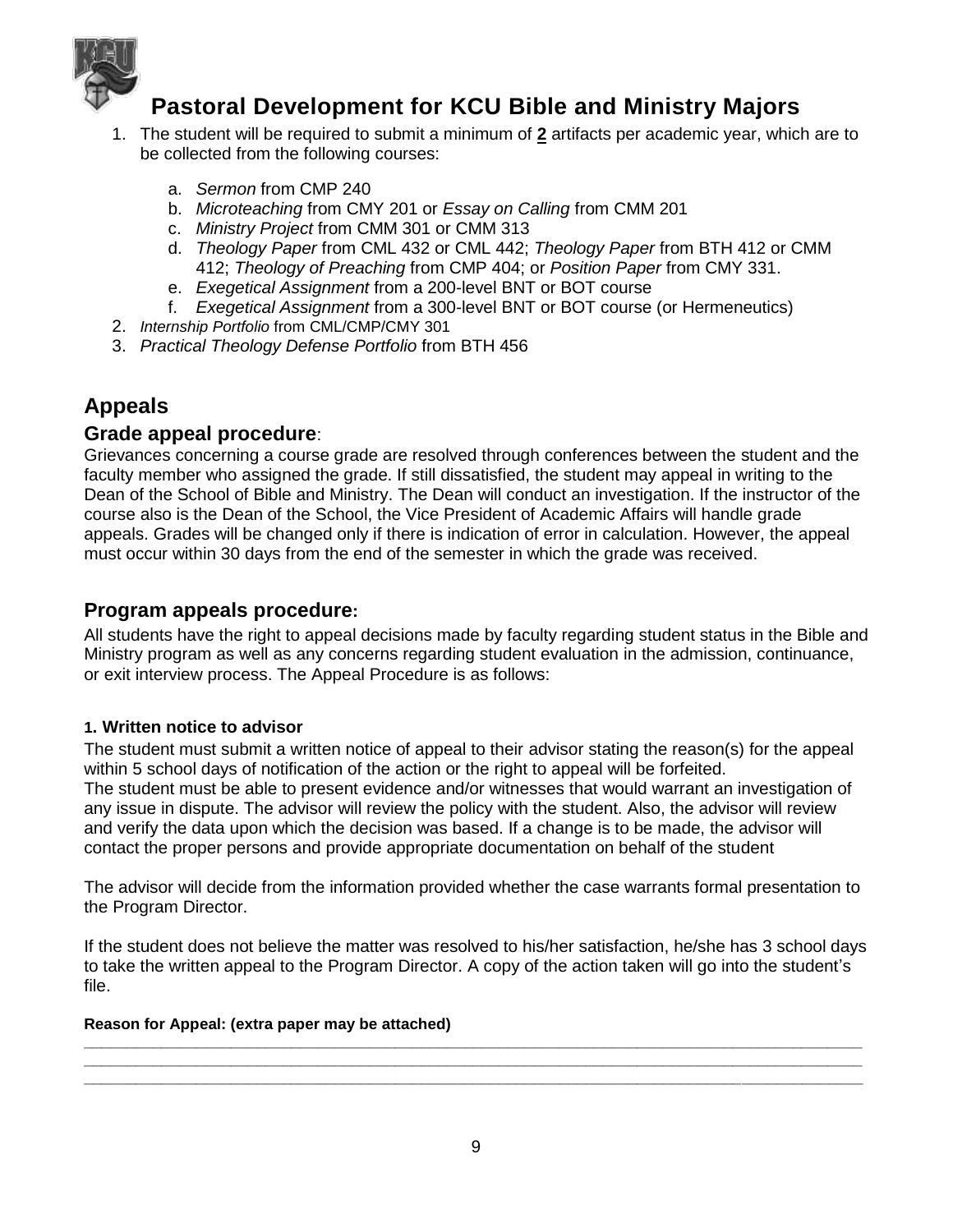

**Advisor Signature: \_\_\_\_\_\_\_\_\_\_\_\_\_\_\_\_\_\_\_\_\_\_\_\_\_\_\_\_\_\_\_\_\_\_\_\_\_\_\_\_\_\_\_\_\_\_\_\_\_\_\_\_\_\_\_\_\_\_\_\_\_** 

**Pastoral Development for KCU Bible and Ministry Majors**

**\_\_\_\_\_\_\_\_\_\_\_\_\_\_\_\_\_\_\_\_\_\_\_\_\_\_\_\_\_\_\_\_\_\_\_\_\_\_\_\_\_\_\_\_\_\_\_\_\_\_\_\_\_\_\_\_\_\_\_\_\_\_\_\_\_\_\_\_\_\_\_\_\_\_\_\_\_\_\_\_\_\_\_\_\_\_\_\_\_\_**

| I HAVE READ AND UNDERSTAND THE APPEALS PROCESS OF THE BIBLE AND MINISTRY PROGRAM<br>OF KCU AND I WISH TO INVOKE MY RIGHT TO THIS PROCESS. |
|-------------------------------------------------------------------------------------------------------------------------------------------|
|                                                                                                                                           |
|                                                                                                                                           |

#### <span id="page-10-0"></span>**2. Contact Bible and Ministry Program Director**

**\_\_\_\_\_\_\_\_\_\_\_\_\_\_\_\_\_\_\_\_\_\_\_\_\_\_\_\_\_\_\_\_\_\_\_\_\_\_\_\_\_\_\_\_\_\_\_\_\_\_\_\_\_\_\_\_\_\_\_\_**

The Bible and Ministry Program Director will again review the issue of appeal with the student. Also, the Bible and Ministry Program Director will review documentation prepared by the student's advisor and verify the data upon which the decision was based. If a change is to be made, the Program Director will contact the proper persons and provide appropriate documentation on behalf of the student.

If the student does not believe the matter was resolved to his/her satisfaction, he/she has 3 school days to take the written appeal to the Vice President of Academic Affairs. A copy of the action taken will go into the student's file.

#### **Disposition of Program Director:**

| I HAVE CONFERRED WITH THE BIBLE AND MINISTRY PROGRAM DIRECTOR AND AT THIS TIME I: |
|-----------------------------------------------------------------------------------|
| _Wish to Continue the Appeals Process ____________ Am Dismissing My Appeal        |
|                                                                                   |
|                                                                                   |
|                                                                                   |

#### <span id="page-10-1"></span>**3. Contact the Vice President of Academic Affairs**

The Vice President of Academic Affairs, in consultation with the Program Director, will review and verify the data upon which the decision was based. If a change is to be made, the Vice President of Academic Affairs will contact the proper persons and provide appropriate documentation on behalf of the student. A copy of the action taken will go into the student's file.

If the student does not believe the matter was resolved to his/her satisfaction, he/she has 3 school days to request the Vice President of Academic Affairs to convene a Bible and Ministry Advisory Council meeting within two weeks of this date.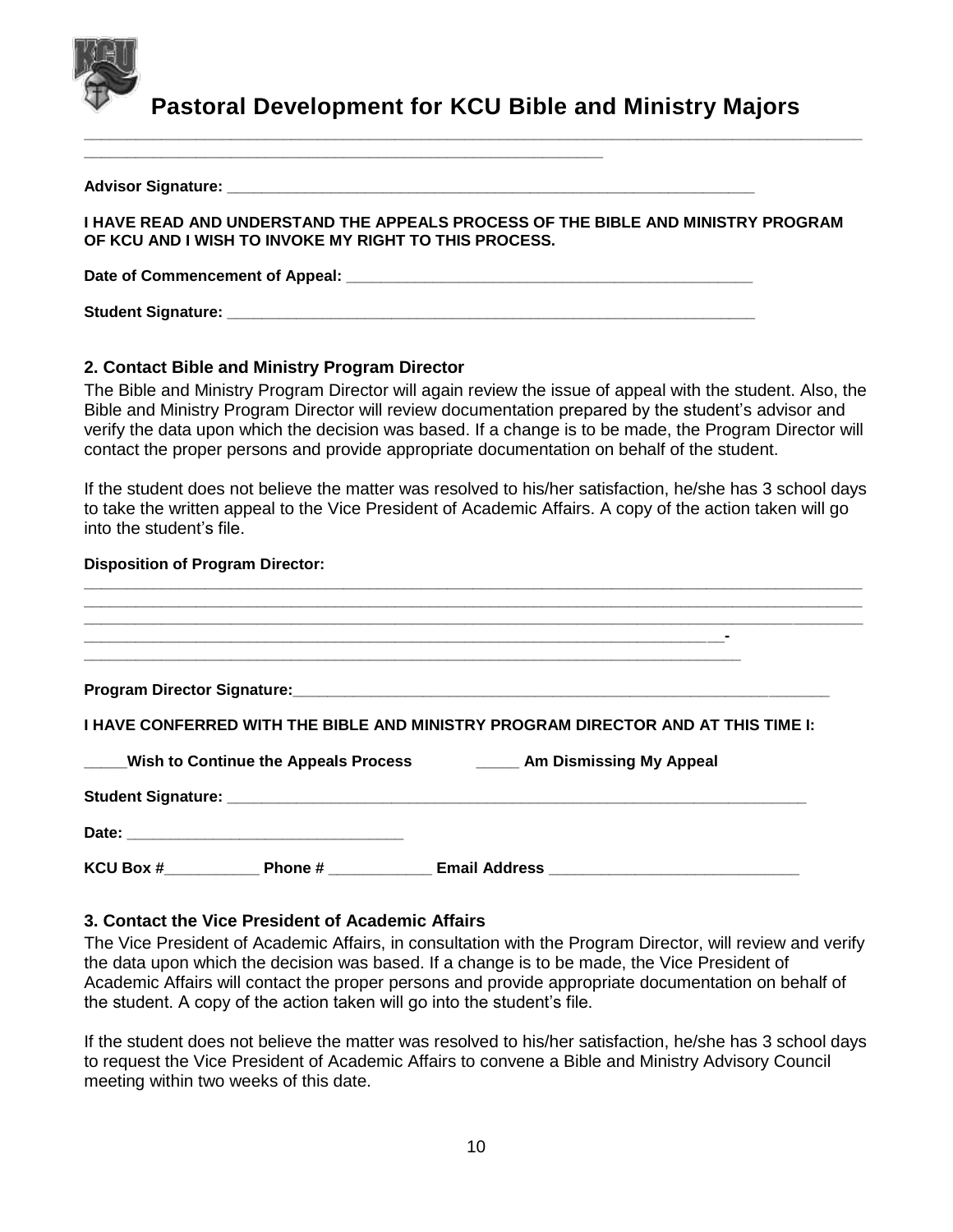

**\_\_\_\_\_\_\_\_\_\_\_\_\_\_\_\_\_\_\_\_\_\_\_\_\_\_\_\_\_\_\_\_\_\_\_\_\_\_\_\_\_\_\_\_\_\_\_\_\_\_\_\_\_\_\_\_\_\_\_\_\_\_\_\_\_\_\_\_\_\_\_\_\_\_\_\_\_\_\_\_\_\_\_\_\_\_\_\_\_\_ \_\_\_\_\_\_\_\_\_\_\_\_\_\_\_\_\_\_\_\_\_\_\_\_\_\_\_\_\_\_\_\_\_\_\_\_\_\_\_\_\_\_\_\_\_\_\_\_\_\_\_\_\_\_\_\_\_\_\_\_\_\_\_\_\_\_\_\_\_\_\_\_\_\_\_\_\_\_\_\_\_\_\_\_\_\_\_\_\_\_ \_\_\_\_\_\_\_\_\_\_\_\_\_\_\_\_\_\_\_\_\_\_\_\_\_\_\_\_\_\_\_\_\_\_\_\_\_\_\_\_\_\_\_\_\_\_\_\_\_\_\_\_\_\_\_\_\_\_\_\_\_\_\_\_\_\_\_\_\_\_\_\_\_\_\_\_\_\_\_\_\_\_\_\_\_\_\_\_\_\_**

At the time of the request, the student will submit, in writing, if he/she:

**\_\_\_\_\_\_\_\_\_\_\_\_\_\_\_\_\_\_\_\_\_\_\_\_\_\_\_\_\_\_\_\_\_\_\_\_\_\_\_\_\_\_\_\_\_\_\_\_\_\_\_\_\_\_\_\_\_\_\_\_\_\_\_\_\_\_**

A. Will or will not be present at the Bible and Ministry Advisory Council meeting.

B. Will request one representative (parent, friend, attorney) and who that person will be. **Disposition of Vice President of Academic Affairs:** 

**Vice President of Academic Affairs**

**Signature:\_\_\_\_\_\_\_\_\_\_\_\_\_\_\_\_\_\_\_\_\_\_\_\_\_\_\_\_\_\_\_\_\_\_\_\_\_\_\_**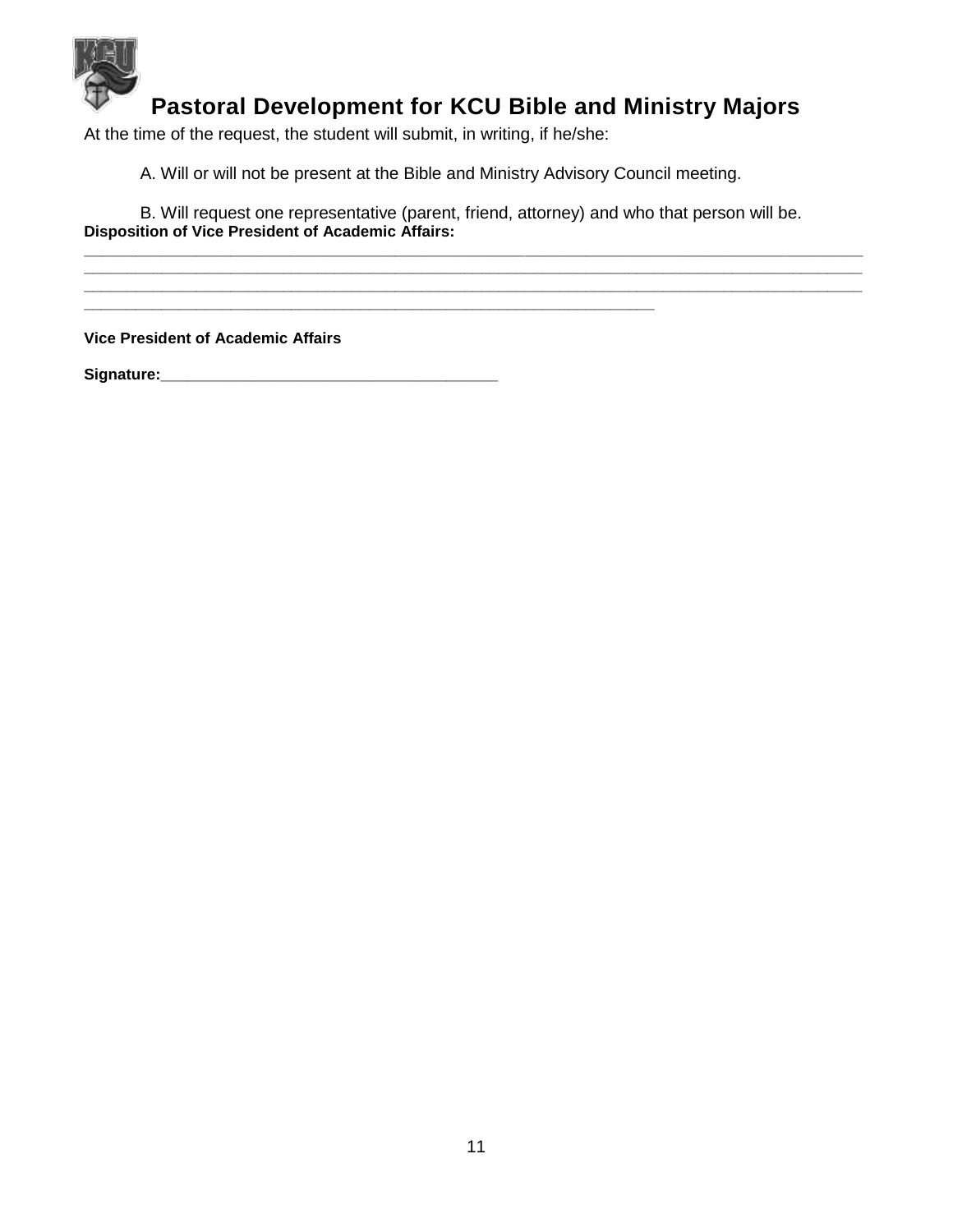|  | I HAVE CONFERRED WITH THE VICE PRESIDENT OF ACADEMIC AFFAIRS AND AT THIS TIME I: |  |  |  |
|--|----------------------------------------------------------------------------------|--|--|--|
|--|----------------------------------------------------------------------------------|--|--|--|

| Wish to Continue the Appeals Process | <b>Am Dismissing My Appeal</b> |
|--------------------------------------|--------------------------------|
|                                      |                                |

**\_\_\_\_\_ Invoke my right to present my petition before the Bible and Ministry Advisory Council** 

**\_\_\_\_\_ I will be present at the Bible and Ministry Advisory Council Meeting** 

**\_\_\_\_\_ I will NOT be present at the Bible and Ministry Advisory Council Meeting.** 

**\_\_\_\_\_ I request the presence of one representative** 

**My representative will be: \_\_\_\_\_\_\_\_\_\_\_\_\_\_\_\_\_\_\_\_\_\_\_\_\_\_\_\_\_\_\_\_\_\_\_\_\_\_\_\_\_\_\_\_\_\_\_\_\_** 

**\_\_\_\_\_ I DO NOT request the presence of one representative** 

Student Signature: **Example 2018** 

**Date: \_\_\_\_\_\_\_\_\_\_\_\_\_\_\_\_\_\_\_\_\_\_\_\_\_\_\_\_\_\_\_\_** 

#### <span id="page-12-0"></span>**4. Contact the Bible and Ministry Advisory Council**

The Program Director will call a meeting of the Bible and Ministry Advisory Council. The Council will review and verify the data upon which the decision was based. If a change is to be made, the Council will contact the proper persons and provide appropriate documentation on behalf of the student.

The Vice President of Academic Affairs will notify the student of the final decision. A copy of this action will go in the student's file.

**\_\_\_\_\_\_\_\_\_\_\_\_\_\_\_\_\_\_\_\_\_\_\_\_\_\_\_\_\_\_\_\_\_\_\_\_\_\_\_\_\_\_\_\_\_\_\_\_\_\_\_\_\_\_\_\_\_\_\_\_\_\_\_\_\_\_\_\_\_\_\_\_\_\_\_\_\_\_\_\_\_\_\_\_\_\_\_\_\_\_ \_\_\_\_\_\_\_\_\_\_\_\_\_\_\_\_\_\_\_\_\_\_\_\_\_\_\_\_\_\_\_\_\_\_\_\_\_\_\_\_\_\_\_\_\_\_\_\_\_\_\_\_\_\_\_\_\_\_\_\_\_\_\_\_\_\_\_\_\_\_\_\_\_\_\_\_\_\_\_\_\_\_\_\_\_\_\_\_\_\_ \_\_\_\_\_\_\_\_\_\_\_\_\_\_\_\_\_\_\_\_\_\_\_\_\_\_\_\_\_\_\_\_\_\_\_\_\_\_\_\_\_\_\_\_\_\_\_\_\_\_\_\_\_\_\_\_\_\_\_\_\_\_\_\_\_\_\_\_\_\_\_\_\_\_\_\_\_\_\_\_\_\_\_\_\_\_\_\_\_\_**

#### THE DECISION MADE ON BEHALF OF **Example 20 and 20 and 20 and 20 and 20 and 20 and 20 and 20 and 20 and 20 and 20 and 20 and 20 and 20 and 20 and 20 and 20 and 20 and 20 and 20 and 20 and 20 and 20 and 20 and 20 and 20 and**

#### **WAS AS FOLLOWS:**

**Bible and Ministry Advisory Council Chairperson Signature:** 

**\_\_\_\_\_\_\_\_\_\_\_\_\_\_\_\_\_\_\_\_\_\_\_\_\_\_\_\_\_\_\_\_\_\_\_\_\_\_\_\_\_\_\_\_\_\_\_\_\_\_\_\_\_\_\_\_\_\_\_\_\_\_\_\_\_\_**

**Date: \_\_\_\_\_\_\_\_\_\_\_\_\_\_\_\_\_\_\_\_\_** 

**Student Notification Date:** 

**\_\_\_\_\_\_\_\_\_\_\_\_\_\_\_\_\_\_\_\_\_\_\_\_\_\_\_\_\_\_\_\_\_\_\_\_\_\_\_\_\_\_\_\_\_\_** 

**\_\_\_\_\_\_\_\_\_\_\_\_\_\_\_\_\_\_\_\_\_\_\_\_\_\_\_\_\_\_\_\_\_\_\_\_\_\_\_\_\_\_\_\_\_** 

**Vice President of Academic Affairs Signature:** 

### <span id="page-12-1"></span>**SPECIAL CIRCUMSTANCE REQUEST FOR PREREQUISITE ADJUSTMENT**

All students have the right to appeal decisions made by faculty regarding student status in the Bible and Ministry program. The policy of the Kentucky Christian University Bible and Ministry Program is that all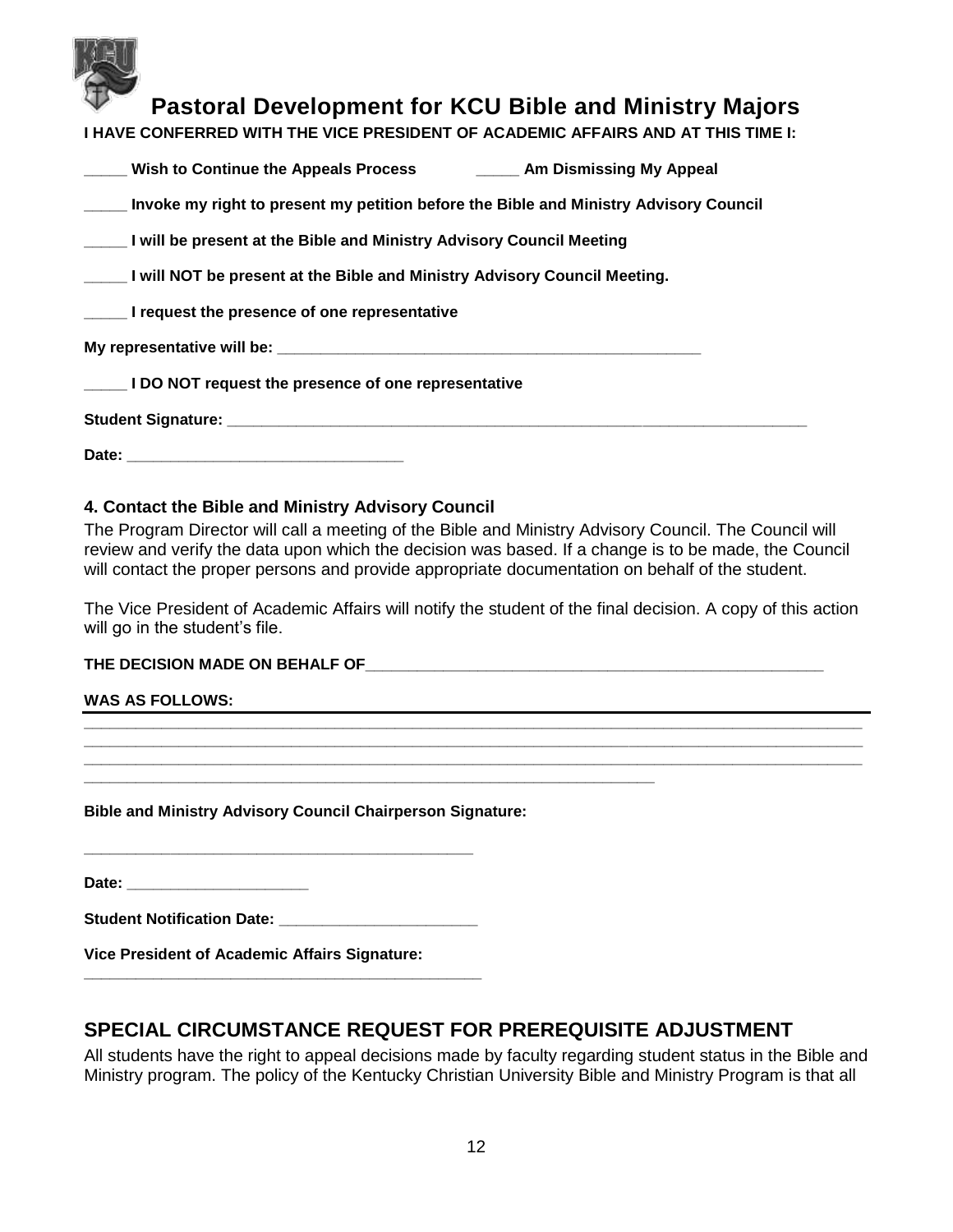

required Bible and Ministry classes must be passed with a grade of "C" or better to be allowed to enter upper level courses. The following form will be used as:

A. due process for students who have not successfully passed one of the required introductory courses mandated by the Kentucky Christian University Bible and Ministry Program and desire to enter an upper level course. (name course).

B. due process for students who have transferred to Kentucky Christian University without having taken the introductory courses mandated by the KCU Bible and Ministry Program.

#### <span id="page-13-0"></span>**1. Petition to the program**

The student must make a formal petition to the program, in writing, on a separate sheet of paper (to be attached to this form). The petition must include:

A. the reason the introductory class was not successfully completed or not taken;

B. how the prerequisite course work will be completed prior to, or concurrently with, the upper level course. (name course)

#### <span id="page-13-1"></span>**2. Review of petition by Bible and Ministry faculty**

The Bible and Ministry Program faculty will review the petition and schedule a meeting with the student within 3 working days (of receipt of petition) to determine the level of the student's knowledge base of the missed material before a decision is made to allow the student to take the upper level course. If the student is not satisfied with the outcome, they should refer to the Appeals Process as outlined in the Bible and Ministry Student Handbook.

#### **I HAVE READ AND UNDERSTAND THE DUE PROCESS OF THE BIBLE AND MINISTRY PROGRAM OF KCU AND I WISH TO INVOKE MY RIGHT TO THIS PROCESS.**

| <b>STUDENT</b> |                                                                                  |  |
|----------------|----------------------------------------------------------------------------------|--|
|                | KCU Box # Phone #                                                                |  |
|                |                                                                                  |  |
|                |                                                                                  |  |
|                | DATE WRITTEN PETITION WAS RECEIVED BY BIBLE AND MINISTRY PROGRAM                 |  |
|                | DATE OF MEETING WITH STUDENT AND BIBLE AND MINISTRY FACULTY:____________________ |  |
|                |                                                                                  |  |
|                |                                                                                  |  |
|                |                                                                                  |  |
|                |                                                                                  |  |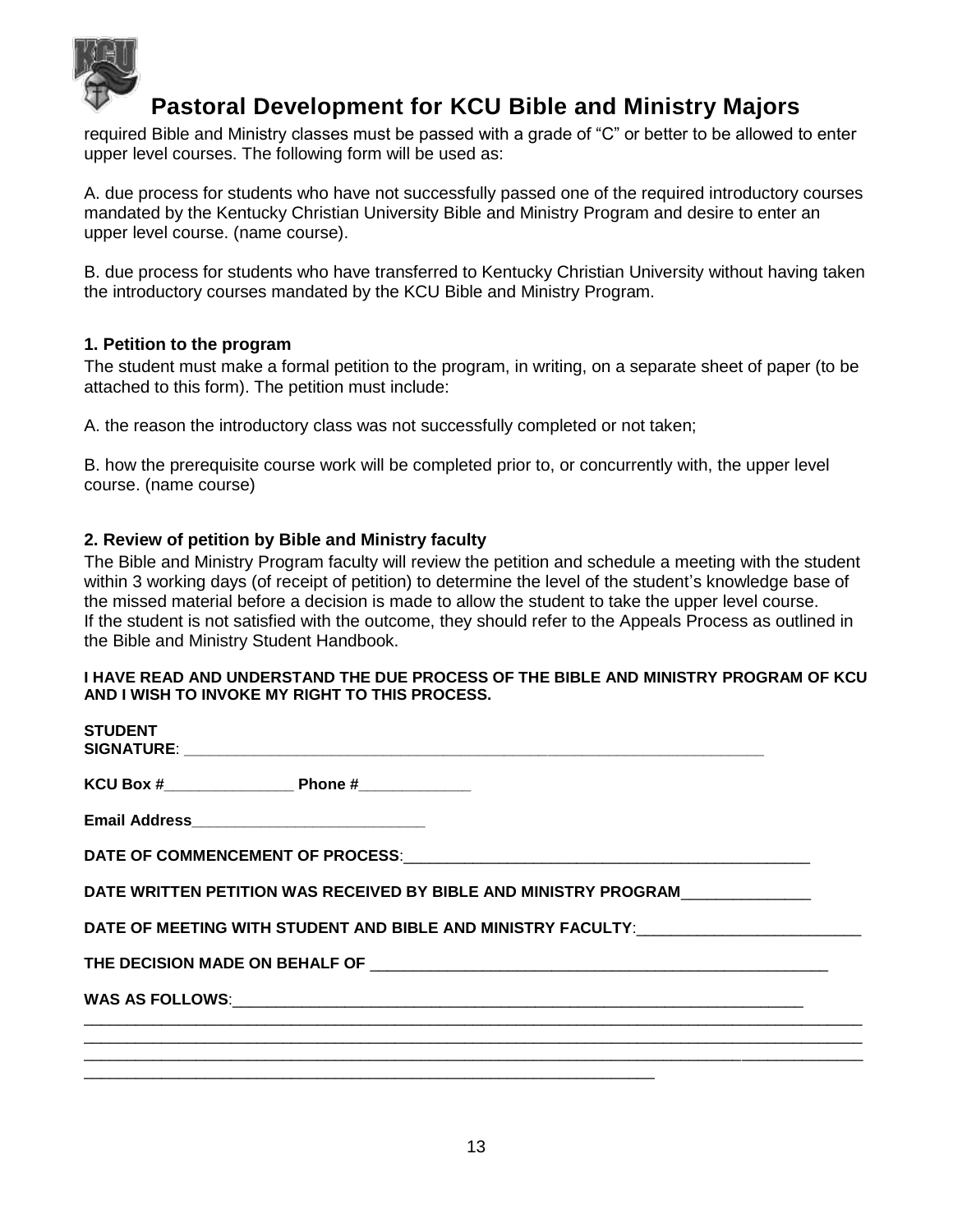

**BIBLE AND MINISTRY PROGRAM DIRECTOR SIGNATURE:** 

**\_\_\_\_\_\_\_\_\_\_\_\_\_\_\_\_\_\_\_\_\_\_\_\_\_\_\_\_\_\_\_\_\_\_\_\_\_\_\_\_\_\_\_\_\_\_\_\_\_\_\_\_\_\_** 

**\_\_\_\_\_\_\_\_\_\_\_\_\_\_\_\_\_\_\_\_\_\_\_\_\_\_\_\_\_\_\_\_\_\_\_\_\_\_\_\_\_\_\_\_\_\_\_\_\_\_\_\_\_\_** 

**I HAVE CONFERRED WITH THE BIBLE AND MINISTRY PROGRAM FACULTY AND:** 

**\_\_\_\_\_\_\_\_\_\_\_\_\_\_\_\_\_\_\_\_\_\_\_\_\_\_\_\_\_\_\_\_\_\_\_\_\_\_\_\_\_\_\_\_\_\_\_\_\_\_\_\_\_\_\_\_\_\_\_\_\_\_\_\_\_\_\_\_** 

**\_\_\_\_\_\_\_\_\_\_ AGREE WITH THE DECISION** 

**\_\_\_\_\_\_\_\_\_\_\_\_\_\_\_\_\_\_\_\_\_\_\_\_\_\_\_\_\_\_\_\_\_\_\_\_\_\_\_\_** 

**\_\_\_\_\_\_\_\_\_\_ DISAGREE WITH THE DECISION WISH TO COMMENCE A FURTHER APPEAL** 

#### **STUDENT SIGNATURE**:

**BIBLE AND MINISTRY FACULTY SIGNATURES**:

**DATE: \_\_\_\_\_\_\_\_\_\_\_\_\_\_\_\_\_\_\_\_\_\_\_** 

A Copy of this Petition will be placed in the students file.

#### **Bible and Ministry Advisory Council Duties**

The Bible and Ministry Advisory Council will be charged with advising the program faculty on program and policy issues in a consultant capacity, holding program faculty accountable to faithful pastoral practice and to community needs. The Council will function primarily as an oversight committee for the Pastoral Development appeals process.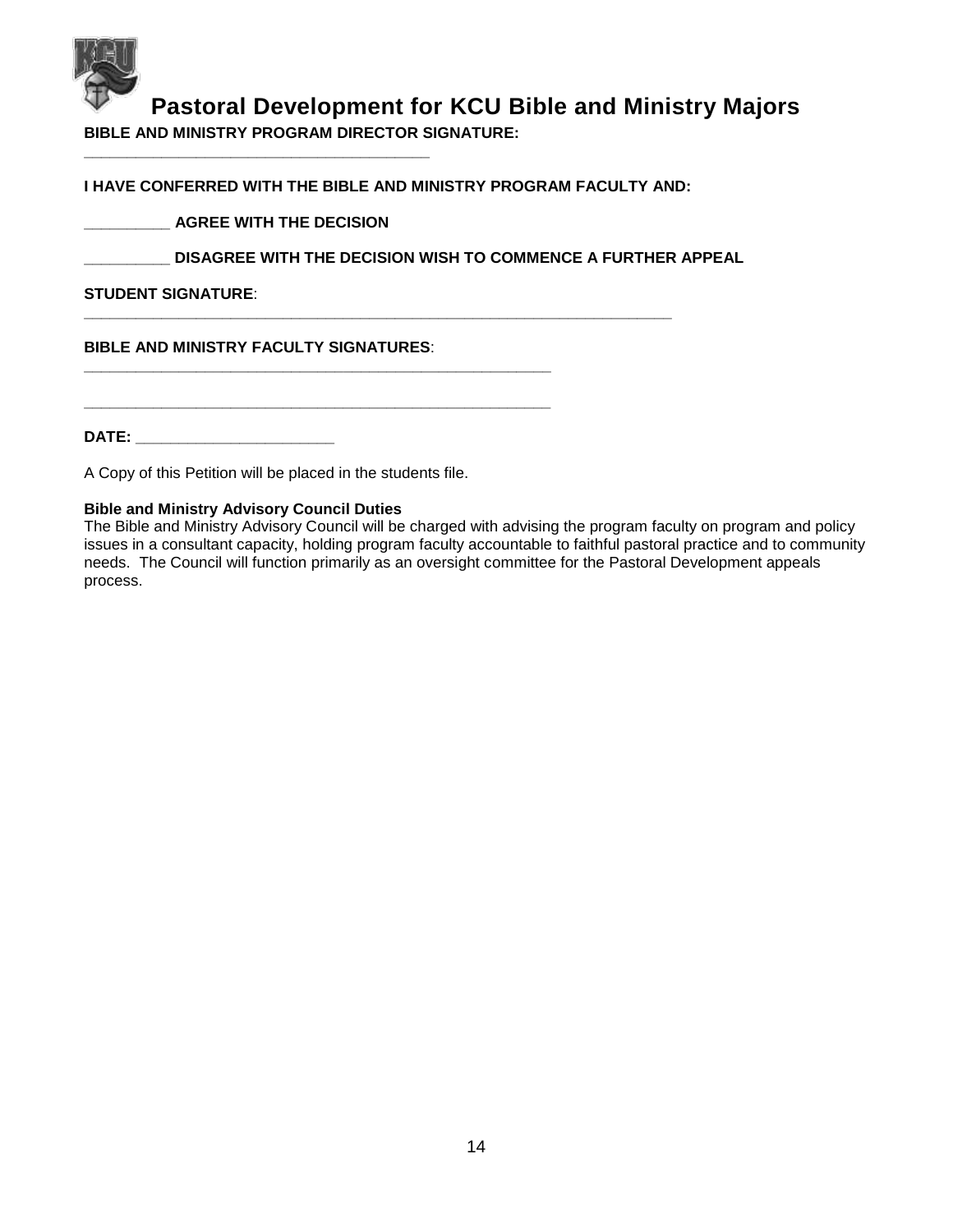

### <span id="page-15-0"></span>**The Catalog**

The following information is found in the current KCU catalog, and will inform the student of the program requirements. The student is expected to familiarize himself/ herself with this material and have it on his/her person when meeting with his/her Advisor/ advisor.

### **BACHELOR OF SCIENCE, BACHELOR OF ARTS, MAJOR IN BIBLE & MINISTRY**

Contact Person: Rob O'Lynn, D.Min. Program Director Phone: 606-474-3230 Email: [rolynn@kcu.edu](mailto:rolynn@kcu.edu)

#### **Mission Statement**

The mission of the Bible and Ministry Program is to equip students to provide quality leadership for the Church by introducing them to a general working knowledge of basic pastoral, general, and evangelistic ministry skills and to a strong foundation for vocational ministry in the local church.

#### **Objectives**

Graduates will:

- 1. Develop entry-level ministry skills for evangelistic and pastoral settings.
- 2. Demonstrate a working knowledge of basic biblical content and methods of Bible study.
- 3. Be able to prepare and deliver sermons and lessons that effectively communicate biblical truth and its contemporary significance.
- 4. Integrate biblical understanding and ministry skills into a working approach to church leadership.
- 5. Be able to minister to people in difficult or crisis situations, and to share their faith with nonbelievers.
- 6. Be equipped and motivated to grow and develop ministry skills and competencies after graduation, understanding that preparation for ministry is a lifelong pursuit.

### **Programs Offered**

Bachelor of Arts, Bible and Ministry

Bachelor of Science, Bible and Ministry

Minor in Ministry

#### **General Information**

This program provides an Arts and Sciences core and a dual major in Bible and Ministry. As part of their education in ministry, graduates must complete an emphasis in a specific of ministry. Graduates must also successfully complete the Pastoral Development program.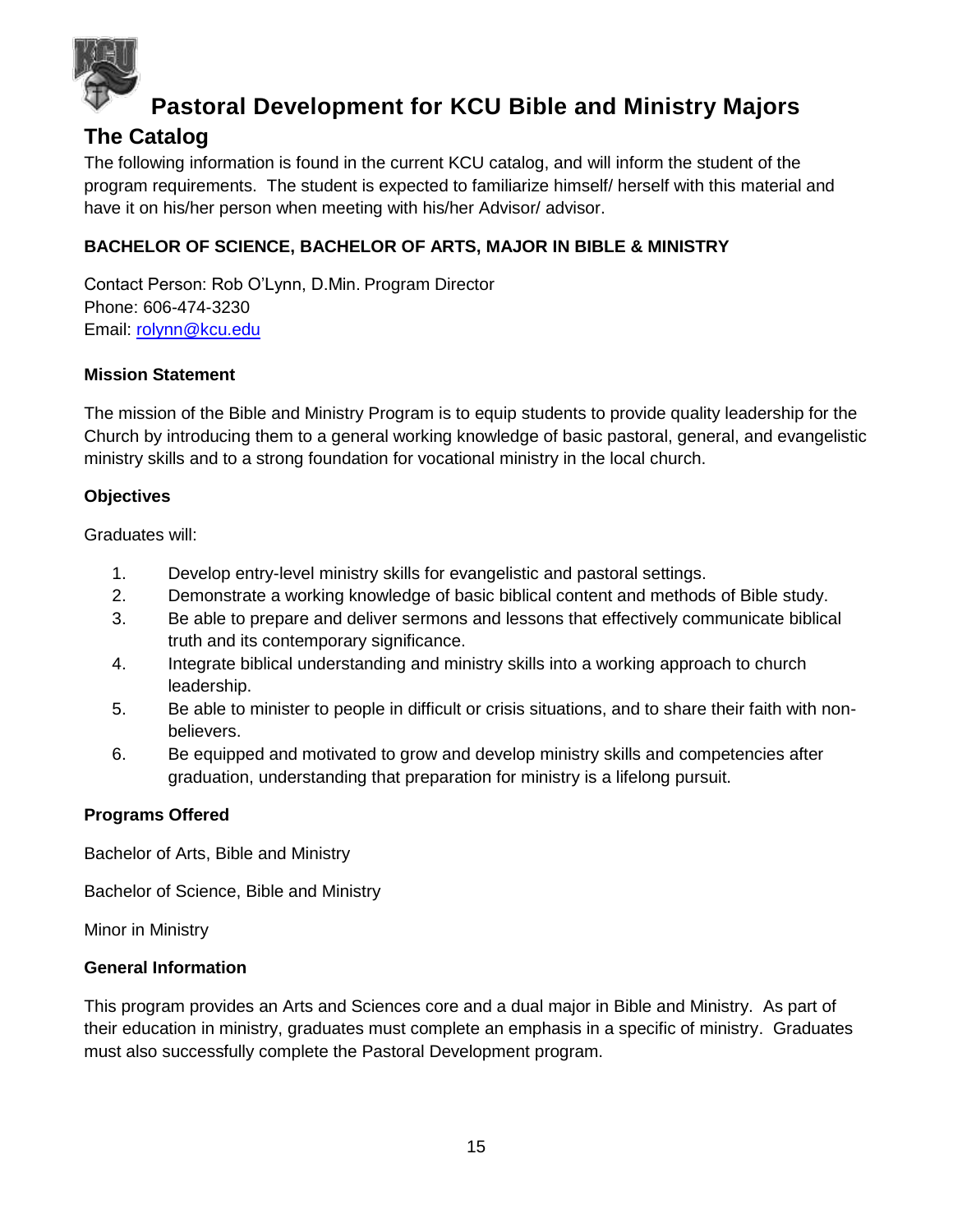

Pastoral Development is designed to be a holistic, formative evaluation process to stand alongside the School of Bible and Ministry course of study at KCU. In keeping with KCU's three Core Values (Christ, Character, and Career), the School of Bible and Ministry seeks to ensure that ministry graduates are excellent candidates for work within the church, especially work requiring ordination.

Pastoral Development is designed to provide pastoral accountability and growth assessment for students seeking the Bible and Ministry degree. Most students seeking this degree see themselves as preparing to serve the church in full-time vocational ministry, and most churches see this degree as a foundation for such work.

The program will consist of two modules: E-portfolios and Annual Interviews. The E-Portfolio is designed to assess academic success and ministry competencies. The Annual Interviews are designed to assess spiritual and character formation and holistic contextualization. The program is designed to be formative and redemptive.

Students must maintain a Student Portfolio of selected assignments from required coursework. Students must apply for and complete an Annual Interview with the Bible and Ministry Program Director and the Dean of the School of Bible and Ministry. (For more information about the Pastoral Development program, see the Pastoral Development Student Handbook.)

### **Admission Requirements**

Students who choose to major in Bible and Ministry will be assigned an advisor from the Bible and Ministry faculty as an entering student. The advisor will guide them through the admissions process. Students seeking to major in Bible and Ministry must apply for and be admitted to the Pastoral Development Program of the School of Bible and Ministry. Students are required to meet admission standards concurrent with their application to the Pastoral Development Program.

Students should apply for admission to the Pastoral Development Program during the first semester of the sophomore year. Failure to apply by this time will result in an extended program.

Retention in the Pastoral Development Program is dependent upon the maintenance of the levels of performance required for admission.

Students denied admission to, or conditionally admitted to the Pastoral Development Program may reapply for admission once each semester through the Program Director of the School of Bible and Ministry. Continued progress through the program is dependent upon meeting program requirements and benchmarks.

### **The following guidelines are used to determine status of candidates for admission to the Pastoral Development Program:**

1. Formal application is filed upon the successful completion of 24 hours. Application should be made during the Fall semester of the applicant's sophomore year. Transfer students (having completed 40 hours or more) must apply immediately and meet the admission criteria. The Dean of the School of Bible and Ministry may permit transfer students to be provisionally admitted pending the processing of students' applications for admission.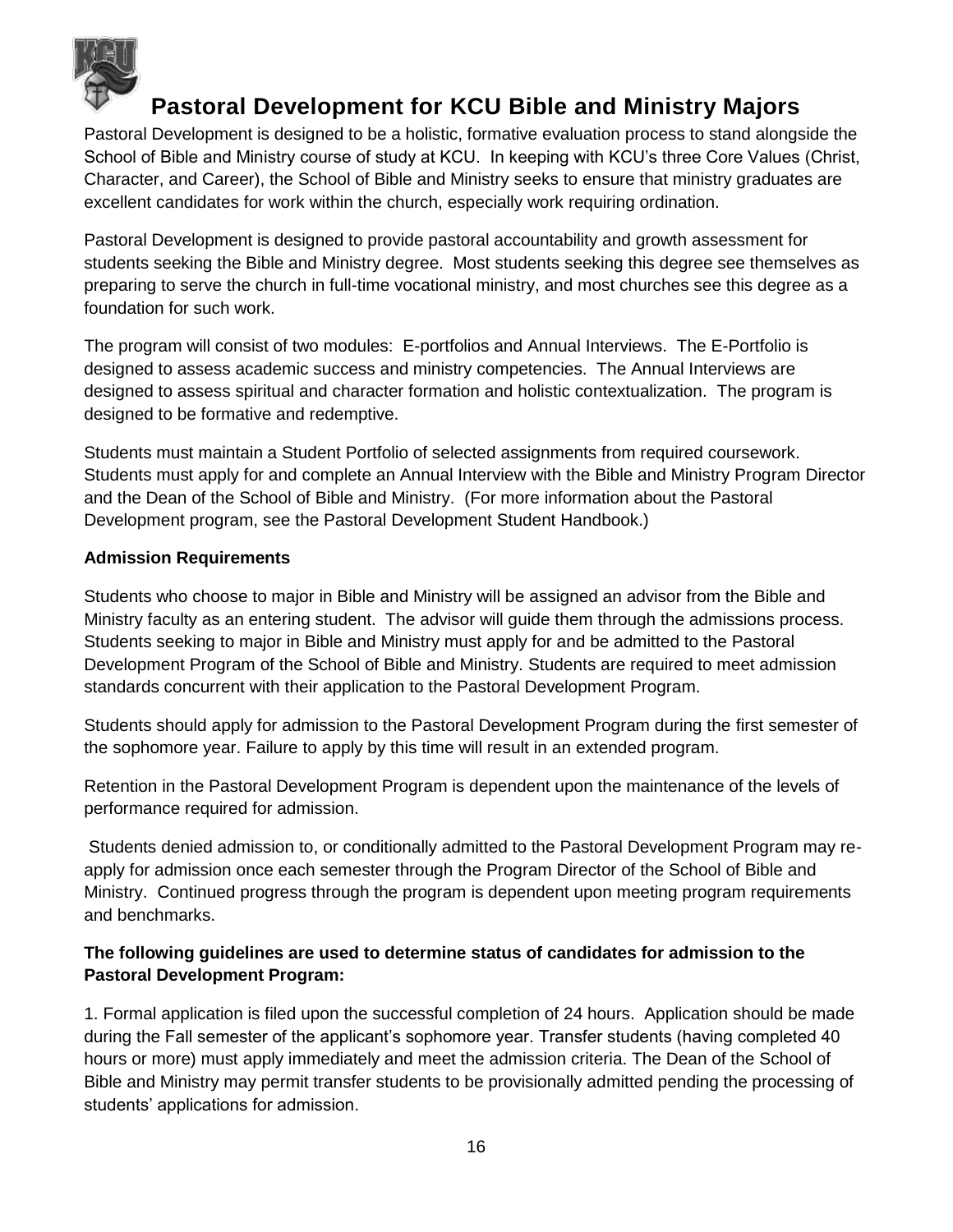

2. Successful applicants will have a minimum GPA of 2.5.

3. Bible and Ministry majors are required to complete CMM 102 (Introduction to Christian Education) and CMM 201 (Introduction to Ministry) prior to admission to the Bible and Ministry degree program. Both courses must be completed with a minimum final grade of 80.

4. Bible and Ministry majors are required to complete the self-clearing forms and background check/drug test prior to admission. Applications without self-clearing forms and background check/drug test results will not be considered.

5. Successful applicants are required to complete an Entrance Interview with the Bible and Ministry Program Director and the Dean of the School of Bible and Ministry.

Students will be admitted to the Pastoral Development program upon successful completion of the application and interview process. Admitted students will be informed in writing of their admission after the Entrance Interview. Admitted students who drop out, or are dismissed, may be readmitted, providing that selected portions of the application procedures are repeated successfully.

### **Failure to meet all of the above requirements for admission to the School of Bible and Ministry will result in a delayed program or removal from the program of study.**

#### **Continuance in the Pastoral Development Program:**

Pastoral Development students must reapply each year to maintain status in the program. Students must continue to meet program admissions standards as well as academic program standards. Moving forward in Pastoral Development is outlined in the "Moving Forward" section of the Pastoral Development Program Student Handbook.

Students who believe that they have been treated unfairly in any way may consider using the Appeals Process outlined in the Pastoral Development Program Student Handbook.

#### **Graduation Requirements**

- 1. Deliver an acceptable sermon/speech.
- 2. Demonstrate skills in an appropriate internship.
- 3. Satisfy all KCU General Graduation Requirements.
- 4. KCU does not allow students to take more than 49% of their classes in a nontraditional format (e.g., internet or online classes) For a 121 hour program, no more than 59 hours may be in a non-traditional format.
- 5. Complete and pass three SaBRE classes.
- 6. Complete the Bible and Ministry academic curriculum as outlined in the Academic Catalog.
- 7. Complete the Pastoral Development Program. Students who are not moved forward through Pastoral Development may seek to receive the University Studies Degree upon approval of the University Studies Program Director and the Dean of the School of Bible and Ministry.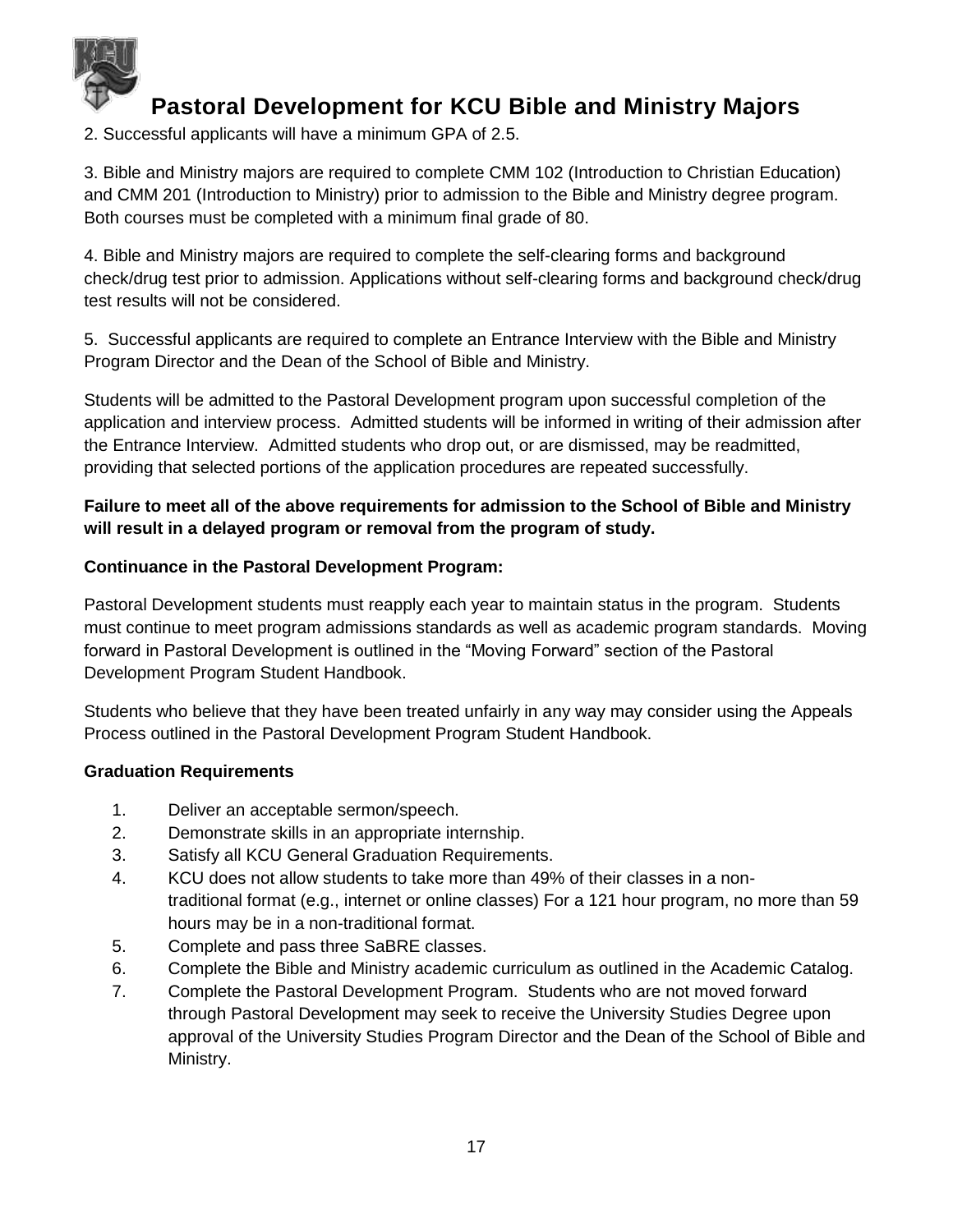

### <span id="page-18-0"></span>**Forms**

The following information is found on the Bible and Ministry page of the KCU website. **All forms should be completed and submitted online via the KCU website: (www.kcu.edu/academics/school-bible-ministry)**

# **Pastoral Development Application School Year\_\_\_\_\_\_\_\_\_\_**

### **What is Pastoral Development?**

Pastoral Development is a formative process that encourages the highest possible standards in students planning to enter vocational ministry. This process seeks to be developmental and holistic by recognizing personal growth in students over time, rather than merely applying a fixed standard uniformly. The items assessed in the process toward acceptance are: academic excellence, personal initiative (Social Responsiveness), leadership, spiritual formation (Christ-like Character), and the ability to integrate academic learning into the local ministry context (Creative Engagement).

Prior to achieving Pastoral Development, a student is considered to be in ministry observation/exploration. However, Pastoral Development is mandatory for formal admission to a program of ministry preparation and for graduation with any of the emphases in the Bible and Ministry major from the School of Bible and Ministry. In addition, Pastoral Development will be strongly considered in awarding School of Bible and Ministry scholarships as well as in making recommendations to local churches, pastors, church leaders, and graduate schools.

| KCU Box #                                                                                                  |     |           |        |
|------------------------------------------------------------------------------------------------------------|-----|-----------|--------|
|                                                                                                            |     |           |        |
|                                                                                                            |     |           |        |
| Emphasis: Christian Leadership Preaching Youth & Family Ministry Pastoral Care<br><b>Global Ministries</b> |     |           |        |
|                                                                                                            |     |           |        |
| Current Cumulative GPA: ____________ Total Credits Completed: ________<br>Senior                           |     | Sophomore | Junior |
| Do you plan on attending seminary or graduate school?                                                      | Yes | No.       |        |
| What local church are you attending?                                                                       |     |           |        |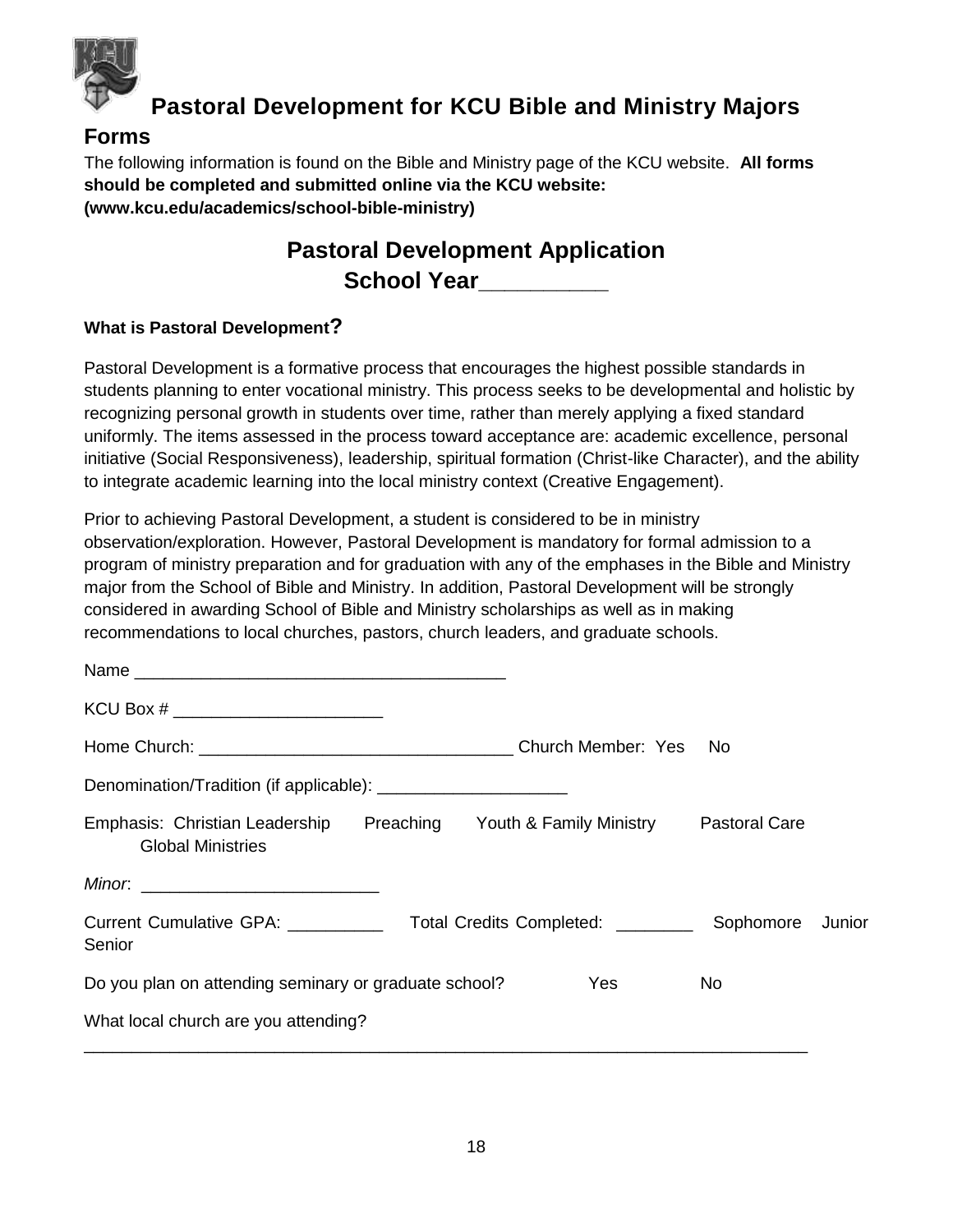

What is your present church involvement while here at KCU?

Are you involved in any campus clubs, athletics or other co-curricular activities? If so explain

\_\_\_\_\_\_\_\_\_\_\_\_\_\_\_\_\_\_\_\_\_\_\_\_\_\_\_\_\_\_\_\_\_\_\_\_\_\_\_\_\_\_\_\_\_\_\_\_\_\_\_\_\_\_\_\_\_\_\_\_\_\_\_\_\_\_\_\_\_\_\_\_\_\_\_\_

Briefly describe the area or areas of Christian service to which you believe God is directing you.

\_\_\_\_\_\_\_\_\_\_\_\_\_\_\_\_\_\_\_\_\_\_\_\_\_\_\_\_\_\_\_\_\_\_\_\_\_\_\_\_\_\_\_\_\_\_\_\_\_\_\_\_\_\_\_\_\_\_\_\_\_\_\_\_\_\_\_\_\_\_\_\_\_\_\_\_

\_\_\_\_\_\_\_\_\_\_\_\_\_\_\_\_\_\_\_\_\_\_\_\_\_\_\_\_\_\_\_\_\_\_\_\_\_\_\_\_\_\_\_\_\_\_\_\_\_\_\_\_\_\_\_\_\_\_\_\_\_\_\_\_\_\_\_\_\_\_\_\_\_\_\_\_

\_\_\_\_\_\_\_\_\_\_\_\_\_\_\_\_\_\_\_\_\_\_\_\_\_\_\_\_\_\_\_\_\_\_\_\_\_\_\_\_\_\_\_\_\_\_\_\_\_\_\_\_\_\_\_\_\_\_\_\_\_\_\_\_\_\_\_\_\_\_\_\_\_\_\_\_

What are the strengths that you have to offer in Christian service?

In what ways has KCU helped to affirm your call to Christian service?

What spiritual disciplines do you regularly practice to help you maintain a growing walk with God?

\_\_\_\_\_\_\_\_\_\_\_\_\_\_\_\_\_\_\_\_\_\_\_\_\_\_\_\_\_\_\_\_\_\_\_\_\_\_\_\_\_\_\_\_\_\_\_\_\_\_\_\_\_\_\_\_\_\_\_\_\_\_\_\_\_\_\_\_\_\_\_\_\_\_\_\_

\_\_\_\_\_\_\_\_\_\_\_\_\_\_\_\_\_\_\_\_\_\_\_\_\_\_\_\_\_\_\_\_\_\_\_\_\_\_\_\_\_\_\_\_\_\_\_\_\_\_\_\_\_\_\_\_\_\_\_\_\_\_\_\_\_\_\_\_\_\_\_\_\_

As of now, what are your goals for Christian service after graduation from KCU?

Please list **courses titles and professors** of your current courses:

| Course # (ex. BNT 320) | <b>Course Name</b> | <b>Faculty</b> |
|------------------------|--------------------|----------------|
|                        |                    |                |
|                        |                    |                |
|                        |                    |                |
|                        |                    |                |
|                        |                    |                |
|                        |                    |                |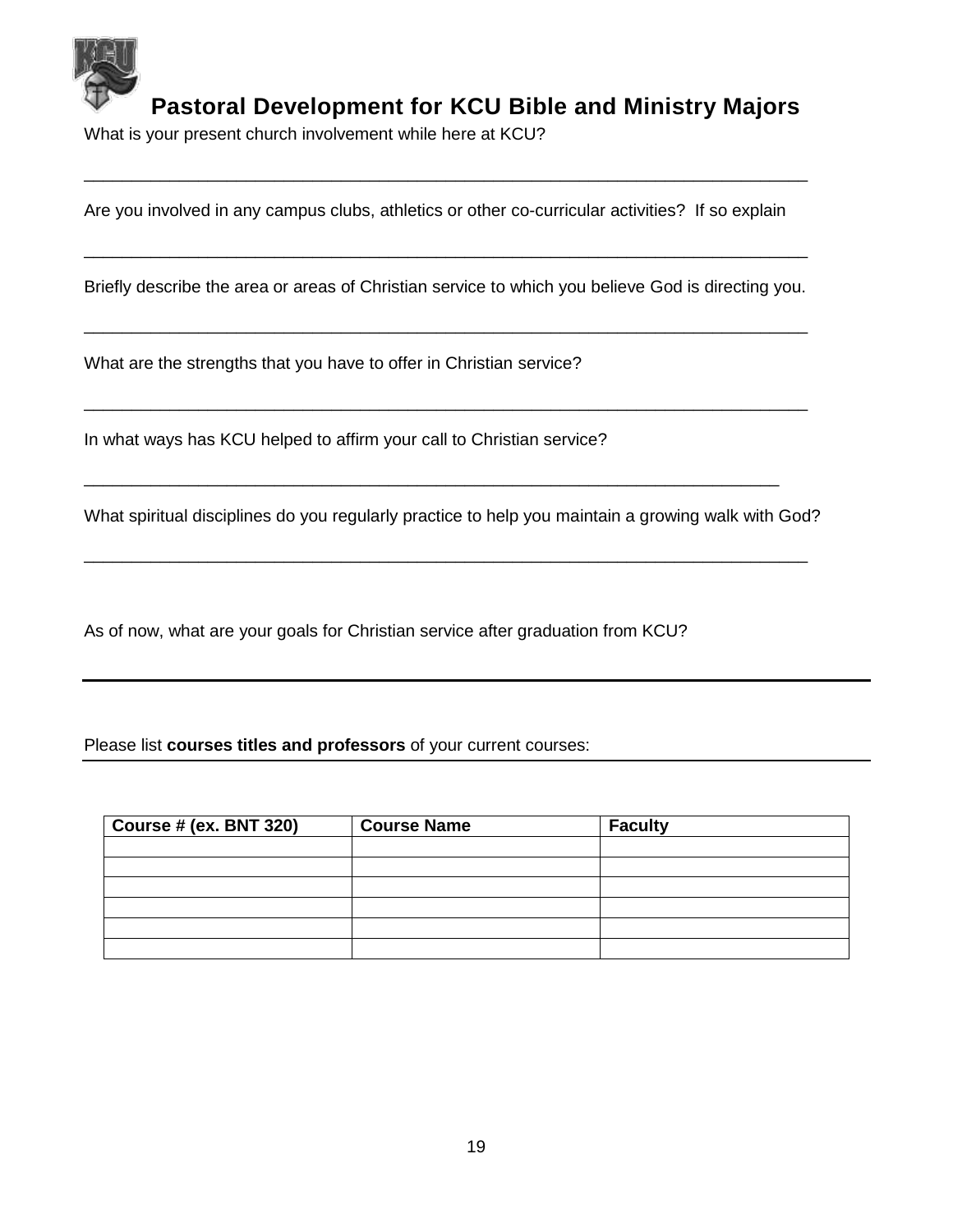

**Pastoral Development for KCU Bible and Ministry Majors ITEMS TO COMPLETE FOR APPLICATION TO MINISTERIAL STANDING:**

- 1. Complete the Pastoral Development Application and submit to Dr. Rob O'Lynn (rolynn@kcu.edu).
- 2. Submit a letter of recommendation from the supervisor of your most recent field experience or the *current minister* of the Church in which you worship. Please note that a church you do not regularly attend during the school year is *not* a current place of worship.
- 3. Submit two peer character references *forms available on the Bible and Ministry website.*
- 4. Submit all required artifacts to your portfolio on Sakai for review by the faculty prior to your interview.

**WITH YOUR RESPONSE TO THIS QUESTIONNAIRE AND INTERVIEW IT IS UNDERSTOOD THAT YOU GIVE PERMISSION TO THE KCU SCHOOL OF BIBLE AND MINISTRY TO SHARE THIS AND OTHER ACADEMIC/PERSONAL INFORMATION WITH THE APPROPRIATE FACULTY COMMITTEES.**

**Additionally, your signature serves as your affirmation that you are living in accordance with the Student Handbook of KCU.**

**\_\_\_\_\_\_\_\_\_\_\_\_\_\_\_\_\_\_\_\_\_\_\_\_\_\_\_\_\_\_\_\_\_\_\_\_\_\_\_\_\_\_**

 **Signature**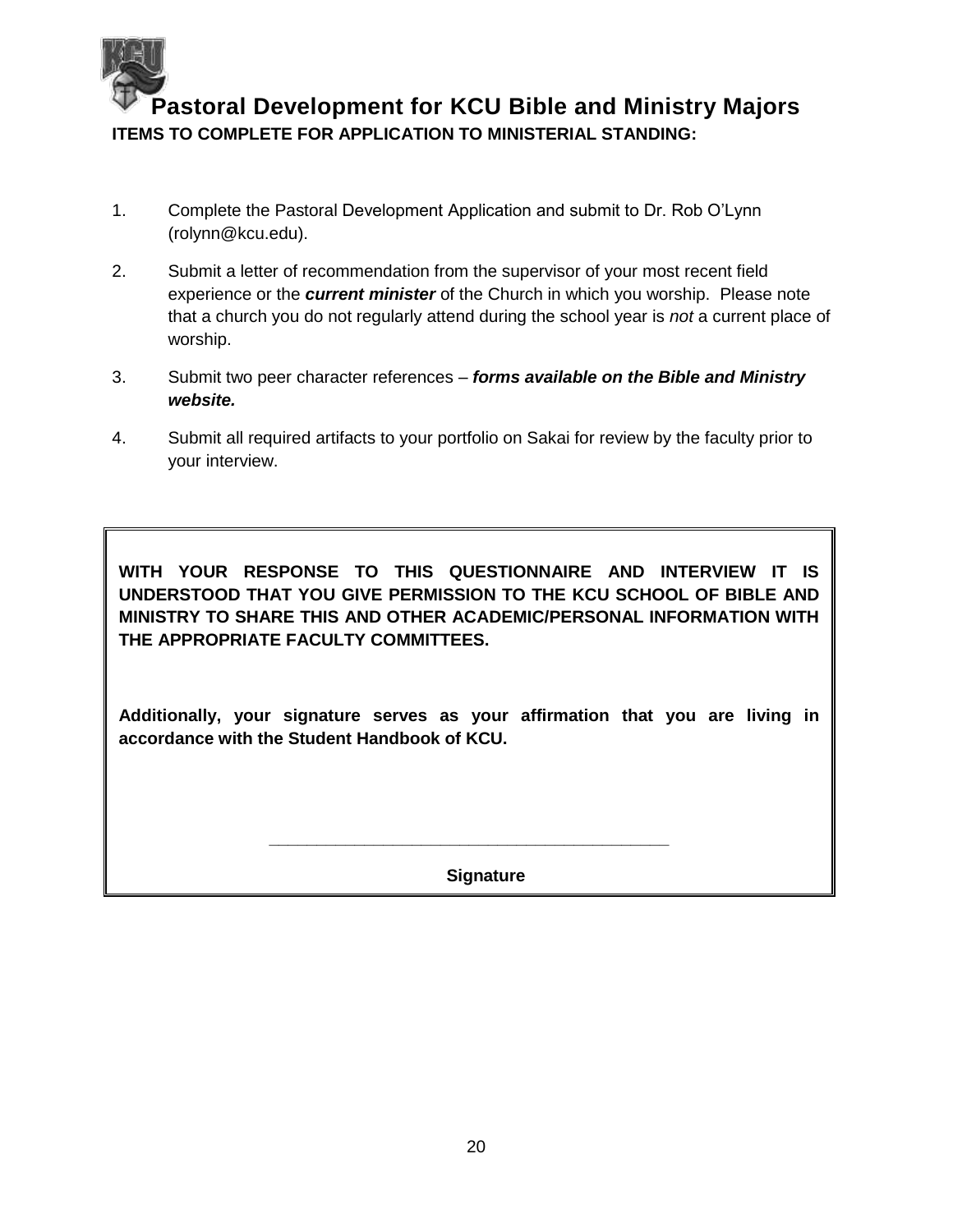

### <span id="page-21-0"></span>**Peer Recommendation**

Student Seeking Recommendation: \_\_\_\_\_\_\_\_\_\_\_\_\_\_\_\_\_\_\_\_\_\_\_\_\_\_\_\_\_\_\_\_\_

Student Giving Recommendation: \_\_\_\_\_\_\_\_\_\_\_\_\_\_\_\_\_\_\_\_\_\_\_\_\_\_\_\_\_\_\_\_\_\_\_\_

How long have you known the Applicant?

In what capacity?

Please answer the following by circling the most appropriate answer  $(4=high)$ 

| Does the applicant show a high level of integrity?     | 2                           |                         |   |  |
|--------------------------------------------------------|-----------------------------|-------------------------|---|--|
| Does the applicant maintain healthy relationship       | $\mathbf{p}$                | $\overline{\mathbf{3}}$ | 4 |  |
| with those around him?                                 |                             |                         |   |  |
| Does the applicant show wisdom in dealing with         | $1 \quad 2 \quad 3 \quad 4$ |                         |   |  |
| finances?                                              |                             |                         |   |  |
| Does the applicant have a Christlike reputation?       |                             | 2 3 4                   |   |  |
| Does the applicant regularly invest in the life of the | $\mathbf{P}$                |                         |   |  |
| Church?                                                |                             |                         |   |  |

\_\_\_\_\_\_\_\_\_\_\_\_\_\_\_\_\_\_\_\_\_\_\_\_\_\_\_\_\_\_\_\_\_\_\_\_\_\_\_\_\_\_\_\_\_\_ \_\_\_\_\_\_\_\_\_\_\_\_\_\_\_\_\_\_\_\_\_\_\_\_\_\_

What are the applicant's greatest strengths for ministry?

What are the applicant's areas of improvement?

Would you recommend the applicant for ministry?

Signature of Peer Recommendation Date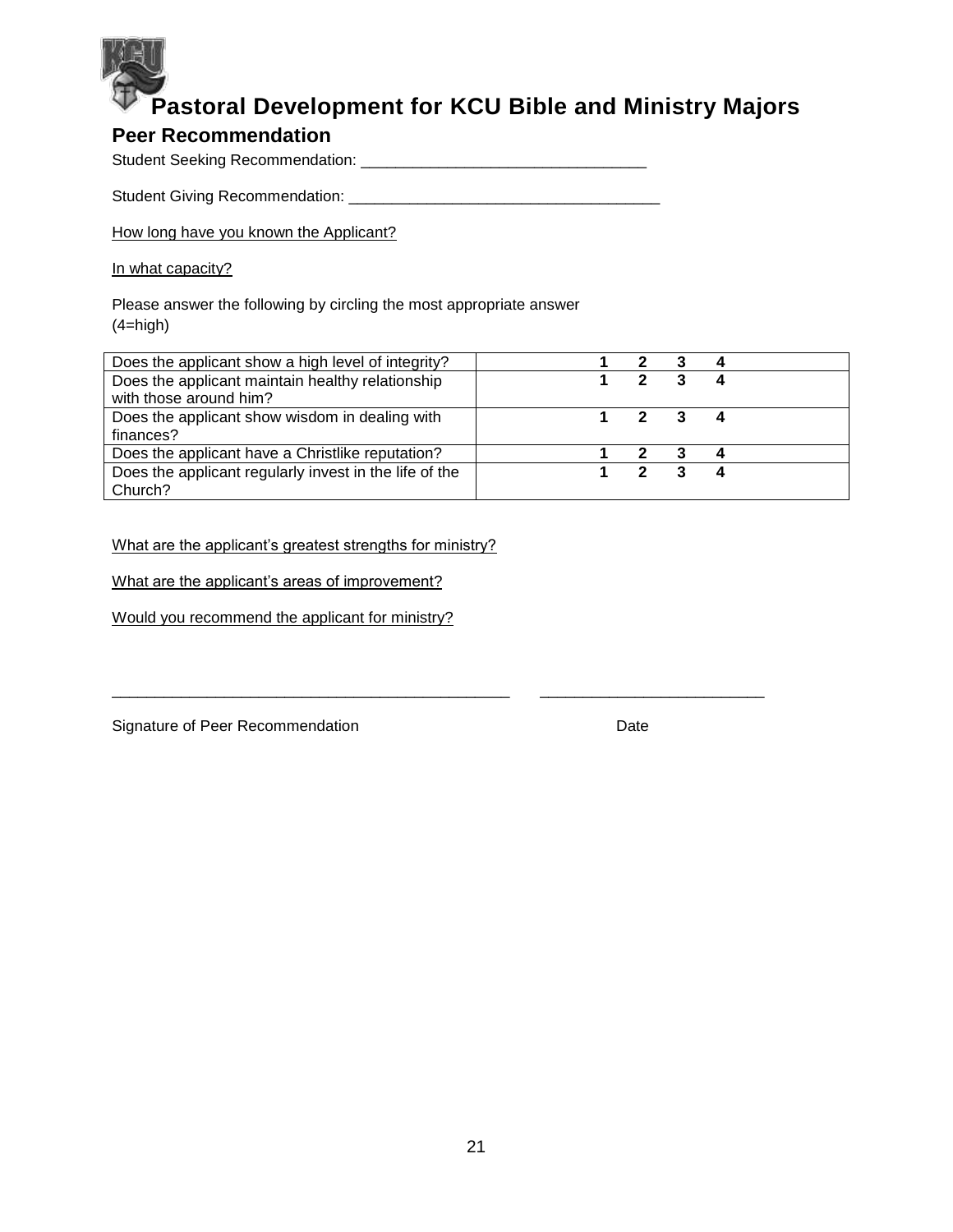

### <span id="page-22-0"></span>**Ministerial Recommendation**

How long have you known the Applicant?

Is the applicant currently involved regularly in the ministry of your church? If so, in what ways and how often?

Please answer the following by circling the most appropriate answer  $(4=high)$ 

| Does the applicant show a high level of integrity?     |              |                             |  |
|--------------------------------------------------------|--------------|-----------------------------|--|
| Does the applicant maintain healthy relationship       | 2            |                             |  |
| with those around him?                                 |              |                             |  |
| Does the applicant show wisdom in dealing with         |              | $1 \quad 2 \quad 3 \quad 4$ |  |
| finances?                                              |              |                             |  |
| Does the applicant have a Christlike reputation?       | 2 3          |                             |  |
| Does the applicant regularly invest in the life of the | $\mathbf{P}$ |                             |  |
| Church?                                                |              |                             |  |

What are the applicant's greatest strengths for ministry?

What are the applicant's areas of improvement?

Would you recommend the applicant for ministry?

Signature of Minister Recommendation **Date** Date

\_\_\_\_\_\_\_\_\_\_\_\_\_\_\_\_\_\_\_\_\_\_\_\_\_\_\_\_\_\_\_\_\_\_\_\_\_\_\_\_\_\_\_\_\_\_ \_\_\_\_\_\_\_\_\_\_\_\_\_\_\_\_\_\_\_\_\_\_\_\_\_\_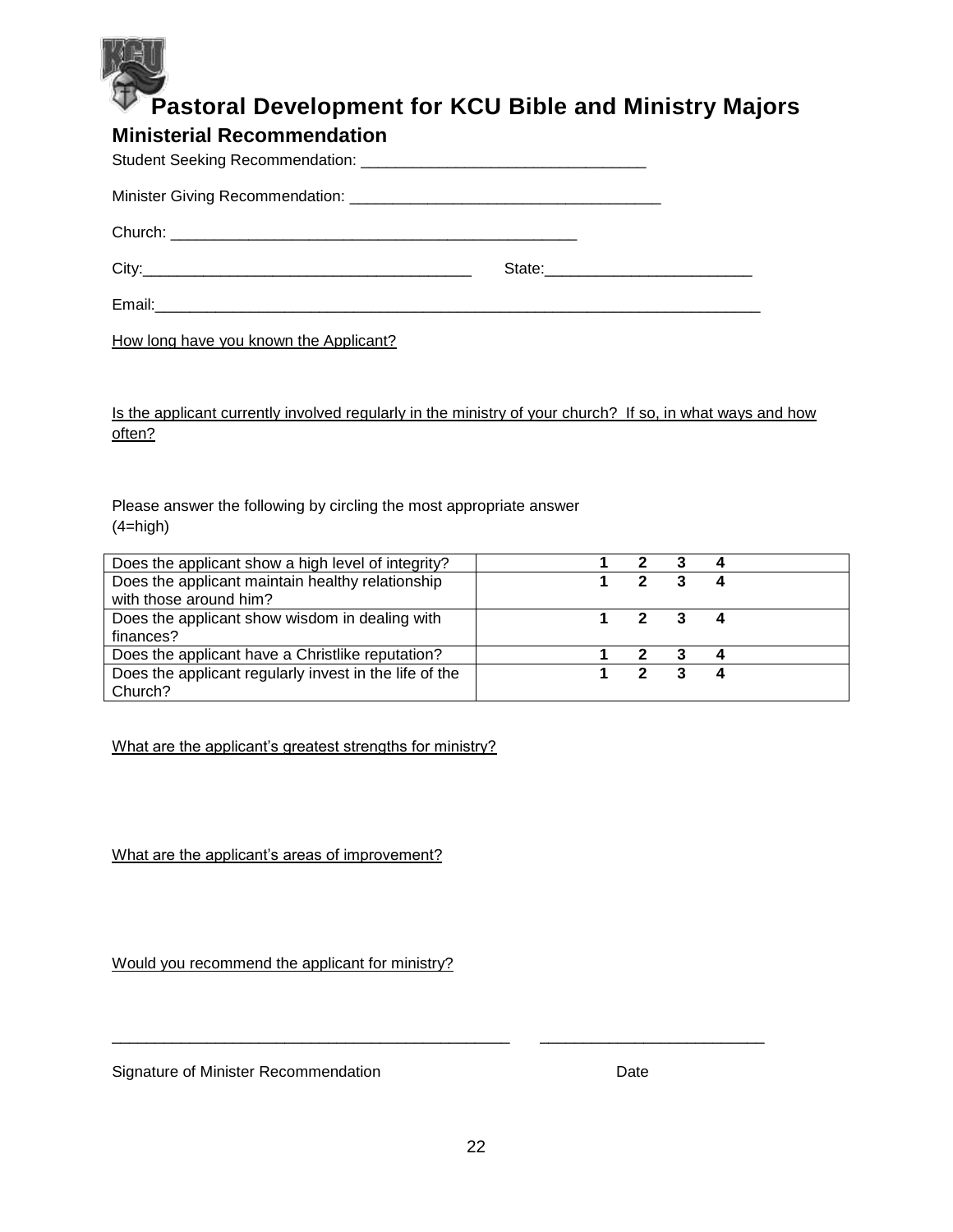

**Self-Clearing and Release Form**

**to be completed at the time of Entrance/Continuance/Exit Interview** 

<span id="page-23-0"></span>

| <b>Student Name:</b> |     |
|----------------------|-----|
|                      |     |
| Box a                | 1^+ |

**Having a criminal record or testing positive for drug use could negatively impact graduation from the Bible and Ministry Program or any program of study at KCU, as well as future employment**. **Falsely answering any question on this Self Clearing Statement will result in termination from the Bible and Ministry Program. Student will be referred to the Vice President of Academic Affairs for determination of enrollment status at the university.** 

*Student Self Clearing Statement:* If you answer yes to any of the following questions, your admission/ continuance/graduation status will be put on hold until you present a written explanation. At that time, the Bible and Ministry Program reserves the right to seek counsel from KCU's Bible and Ministry Advisory Council as well as KCU's legal counsel before a final determination will be made regarding your admission/continuance/ graduation. Once a final determination is made, if you believe that you have been unfairly treated, you have a right to appeal this decision.

*You will be required to pay for and participate in a formal background check prior for successful completion of CML/CMP/CMY 299.* At any point in the Bible and Ministry Program, you may also be required to additionally pay for and participate in a formal background check and/or random drug screen at the discretion of the Dean of the School of Bible and Ministry.

\* Have you been charged with, convicted of, or did you plead guilty or *nolo contendere* (no contest) to violation of any state or federal, civil or criminal law? (Excludes minor traffic offenses) (If yes, attach a detailed explanation)

YES NO

\* Have you ever had any professional license revoked, suspended, or placed on probation by any state? (if yes, attach a detailed explanation)

YES NO

\* Have you within the past year or are you currently using drugs, chemical substances (including controlled substances obtained either with or without a valid prescription), or intoxicating liquors to the extent that it would impair your functioning as a vocational minister? (If yes, attach a detailed explanation)

YES NO

\* Have you been a participant in an alcohol or drug treatment or rehabilitation program within the past year in which you were monitored or supervised relative to your use of drugs or alcohol? (if yes, attach a detailed explanation)

#### YES \_\_\_\_\_\_\_\_\_ NO

\* Are there any other reasons that you are aware of where your participation in practice as a ministry student or as an entry level vocational minister would be perceived as endangering to others or yourself? (If yes, attach a detailed explanation)

YES \_\_\_\_\_\_\_ NO \_\_\_\_\_\_\_

\_\_\_\_\_\_\_\_\_\_\_\_\_\_\_\_\_\_\_\_\_\_\_\_\_\_\_\_\_\_\_\_\_\_\_\_\_\_\_\_\_\_\_\_\_

I hereby acknowledge that I understand the impact of my answers to the "Student Self Clearing Statement" and have addressed them honestly and truthfully. I hereby release the Bible and Ministry Program Director and Dean of the KCU School of Bible and Ministry to discuss with appropriate KCU Faculty, Staff, employees, and representatives information which may be relevant to lifestyle choices which enable or inhibit Christian service and ministry. I understand the KCU School of Bible and Ministry will always seek to inform me of such discussions before they occur.

Student Signature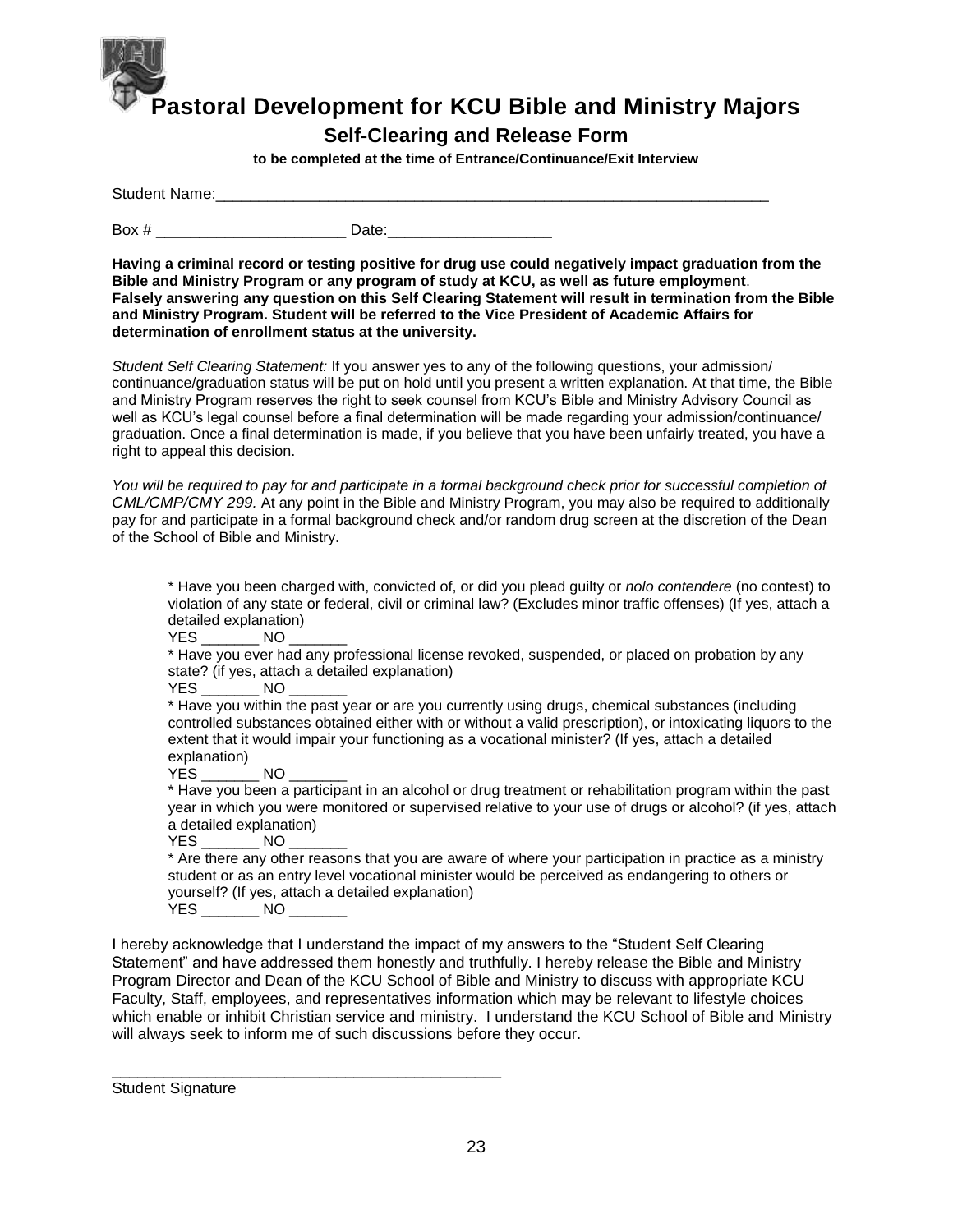

### <span id="page-24-0"></span>**Appeals Forms**

### <span id="page-24-1"></span>**1. Written notice to advisor**

The student must submit a written notice of appeal to their advisor stating the reason(s) for the appeal within 5 school days of notification of the action or the right to appeal will be forfeited. The student must be able to present evidence and/or witnesses that would warrant an investigation of any issue in dispute. The advisor will review the policy with the student. Also, the advisor will review and verify the data upon which the decision was based. If a change is to be made, the advisor will contact the proper persons and provide appropriate documentation on behalf of the student

The advisor will decide from the information provided whether the case warrants formal presentation to the Program Director.

If the student does not believe the matter was resolved to his/her satisfaction, he/she has 3 school days to take the written appeal to the Program Director. A copy of the action taken will go into the student's file.

**\_\_\_\_\_\_\_\_\_\_\_\_\_\_\_\_\_\_\_\_\_\_\_\_\_\_\_\_\_\_\_\_\_\_\_\_\_\_\_\_\_\_\_\_\_\_\_\_\_\_\_\_\_\_\_\_\_\_\_\_\_\_\_\_\_\_\_\_\_\_\_\_\_\_\_\_\_\_\_\_\_\_\_\_ \_\_\_\_\_\_\_\_\_\_\_\_\_\_\_\_\_\_\_\_\_\_\_\_\_\_\_\_\_\_\_\_\_\_\_\_\_\_\_\_\_\_\_\_\_\_\_\_\_\_\_\_\_\_\_\_\_\_\_\_\_\_\_\_\_\_\_\_\_\_\_\_\_\_\_\_\_\_\_\_\_\_\_\_ \_\_\_\_\_\_\_\_\_\_\_\_\_\_\_\_\_\_\_\_\_\_\_\_\_\_\_\_\_\_\_\_\_\_\_\_\_\_\_\_\_\_\_\_\_\_\_\_\_\_\_\_\_\_\_\_\_\_\_\_\_\_\_\_\_\_\_\_\_\_\_\_\_\_\_\_\_\_\_\_\_\_\_\_ \_\_\_\_\_\_\_\_\_\_\_\_\_\_\_\_\_\_\_\_\_\_\_\_\_\_\_\_\_\_\_\_\_\_\_\_\_\_\_\_\_\_\_\_\_\_\_\_\_\_\_\_\_\_\_\_\_\_\_\_\_\_\_\_\_\_\_\_\_\_\_\_\_\_\_\_\_\_\_\_\_\_\_\_ \_\_\_\_\_\_\_\_\_\_\_\_\_\_\_\_\_\_\_\_\_\_\_\_\_\_\_\_\_\_\_\_\_\_\_\_\_\_\_\_\_\_\_\_\_\_\_\_\_\_\_\_\_\_\_\_\_\_\_\_\_\_\_\_\_\_\_\_\_\_\_\_\_\_\_\_\_\_\_\_\_\_\_\_**

#### **Reason for Appeal: (extra paper may be attached)**

**Advisor Signature: \_\_\_\_\_\_\_\_\_\_\_\_\_\_\_\_\_\_\_\_\_\_\_\_\_\_\_\_\_\_\_\_\_\_\_\_\_\_\_\_\_\_\_\_\_\_\_\_\_\_\_\_\_\_\_\_\_\_\_\_\_** 

**I HAVE READ AND UNDERSTAND THE APPEALS PROCESS OF THE BIBLE AND MINISTRY PROGRAM OF KCU AND I WISH TO INVOKE MY RIGHT TO THIS PROCESS.** 

Date of Commencement of Appeal: **Date of Linear 2006** 

**Student Signature: \_\_\_\_\_\_\_\_\_\_\_\_\_\_\_\_\_\_\_\_\_\_\_\_\_\_\_\_\_\_\_\_\_\_\_\_\_\_\_\_\_\_\_\_\_\_\_\_\_\_\_\_\_\_\_\_\_\_\_\_\_**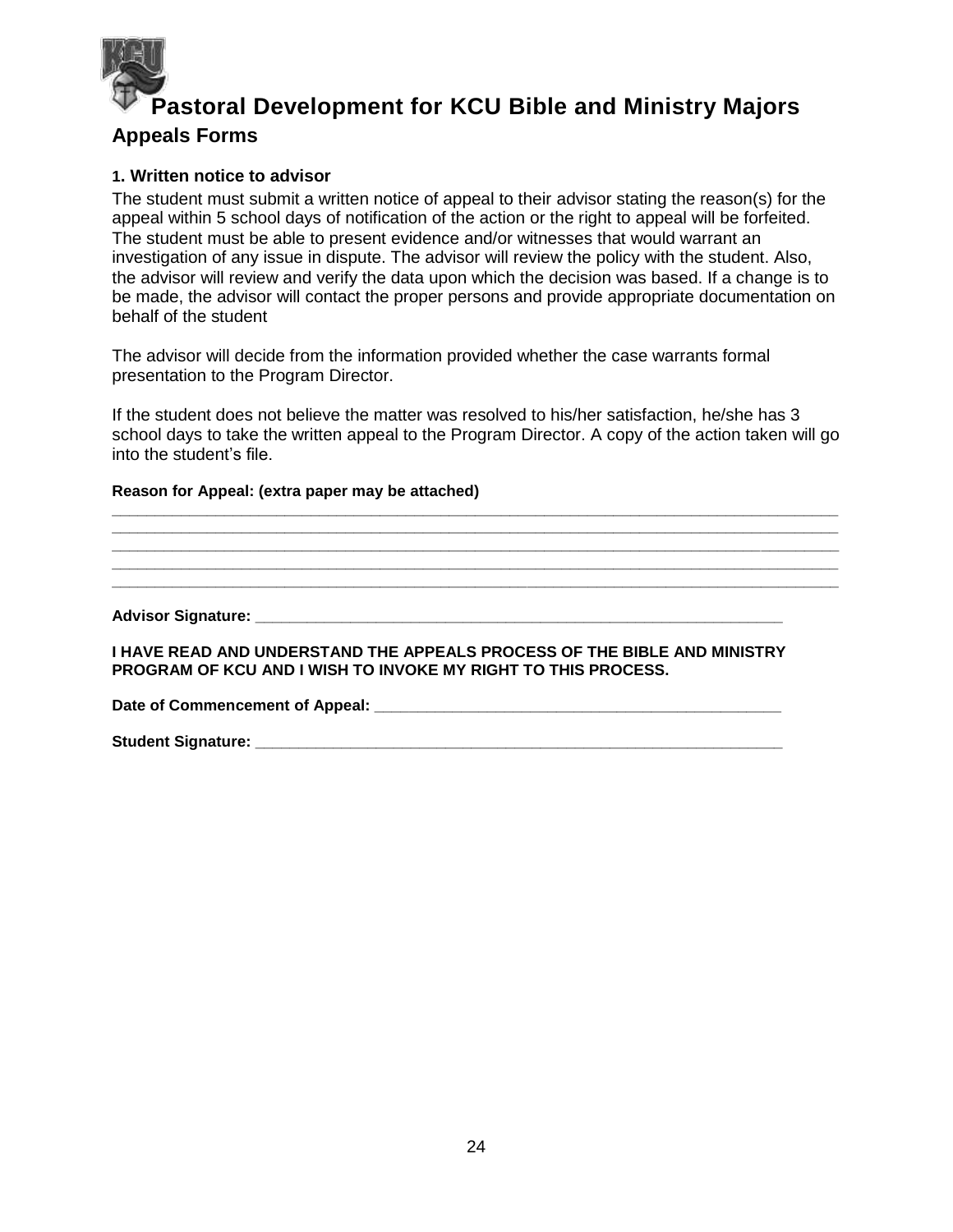

### <span id="page-25-0"></span>**2. Contact the Bible and Ministry Program Director**

The Bible and Ministry Program Director will again review the issue of appeal with the student. Also, the Bible and Ministry Program Director will review documentation prepared by the student's advisor and verify the data upon which the decision was based. If a change is to be made, the Program Director will contact the proper persons and provide appropriate documentation on behalf of the student.

If the student does not believe the matter was resolved to his/her satisfaction, he/she has 3 school days to take the written appeal to the Vice President of Academic Affairs. A copy of the action taken will go into the student's file.

#### **Disposition of Program Director:**

| <b>Program Director</b>                                                             |
|-------------------------------------------------------------------------------------|
| I HAVE CONFERRED WITH THE BIBLE AND MINISTRY PROGRAM DIRECTOR AND AT THIS TIME<br>Ŀ |
| Wish to Continue the Appeals Process Table 2014 Am Dismissing My Appeal             |
|                                                                                     |
|                                                                                     |
| KCU Box # Phone # Email Address                                                     |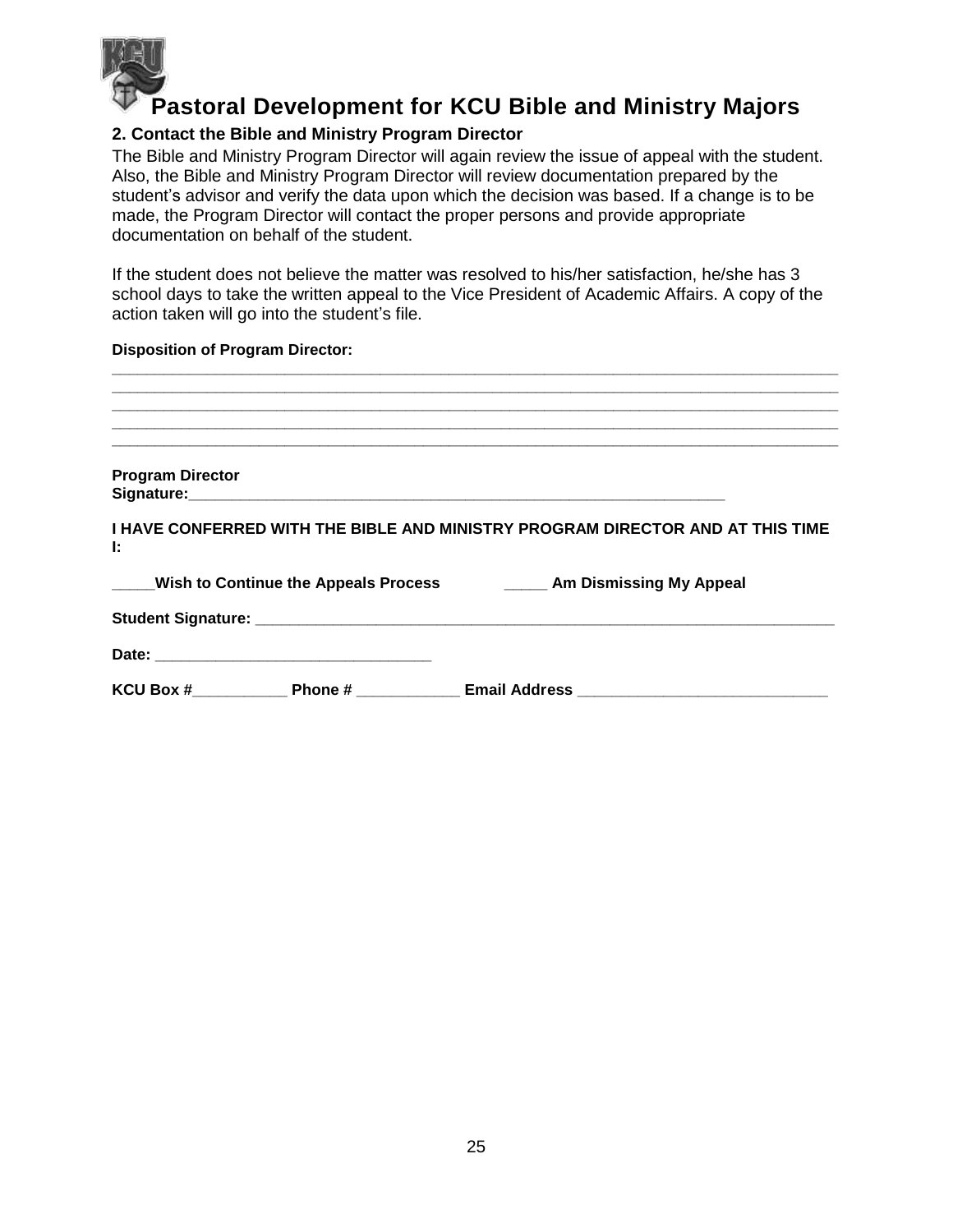

### <span id="page-26-0"></span>**3. Contact the Vice President of Academic Affairs**

The Vice President of Academic Affairs, in consultation with the Program Director, will review and verify the data upon which the decision was based. If a change is to be made, the Vice President of Academic Affairs will contact the proper persons and provide appropriate documentation on behalf of the student. A copy of the action taken will go into the student's file.

If the student does not believe the matter was resolved to his/her satisfaction, he/she has 3 school days to request the Vice President of Academic Affairs to convene a Bible and Ministry Advisory Council meeting within two weeks of this date.

At the time of the request, the student will submit, in writing, if he/she:

A. Will or will not be present at the Bible and Ministry Advisory Council meeting.

**\_\_\_\_\_\_\_\_\_\_\_\_\_\_\_\_\_\_\_\_\_\_\_\_\_\_\_\_\_\_\_\_\_\_\_\_\_\_\_\_\_\_\_\_\_\_\_\_\_\_\_\_\_\_\_\_\_\_\_\_\_\_\_\_\_\_\_\_\_\_\_\_\_\_\_\_\_\_\_\_\_\_\_\_ \_\_\_\_\_\_\_\_\_\_\_\_\_\_\_\_\_\_\_\_\_\_\_\_\_\_\_\_\_\_\_\_\_\_\_\_\_\_\_\_\_\_\_\_\_\_\_\_\_\_\_\_\_\_\_\_\_\_\_\_\_\_\_\_\_\_\_\_\_\_\_\_\_\_\_\_\_\_\_\_\_\_\_\_ \_\_\_\_\_\_\_\_\_\_\_\_\_\_\_\_\_\_\_\_\_\_\_\_\_\_\_\_\_\_\_\_\_\_\_\_\_\_\_\_\_\_\_\_\_\_\_\_\_\_\_\_\_\_\_\_\_\_\_\_\_\_\_\_\_\_\_\_\_\_\_\_\_\_\_\_\_\_\_\_\_\_\_\_ \_\_\_\_\_\_\_\_\_\_\_\_\_\_\_\_\_\_\_\_\_\_\_\_\_\_\_\_\_\_\_\_\_\_\_\_\_\_\_\_\_\_\_\_\_\_\_\_\_\_\_\_\_\_\_\_\_\_\_\_\_\_\_\_\_\_\_\_\_\_\_\_\_\_\_\_\_\_\_\_\_\_\_\_**

B. Will request one representative (parent, friend, attorney) and who that person will be.

**Disposition of Vice President of Academic Affairs:** 

**Vice President of Academic Affairs**

**Signature:\_\_\_\_\_\_\_\_\_\_\_\_\_\_\_\_\_\_\_\_\_\_\_\_\_\_\_\_\_\_\_\_\_\_\_\_\_\_\_**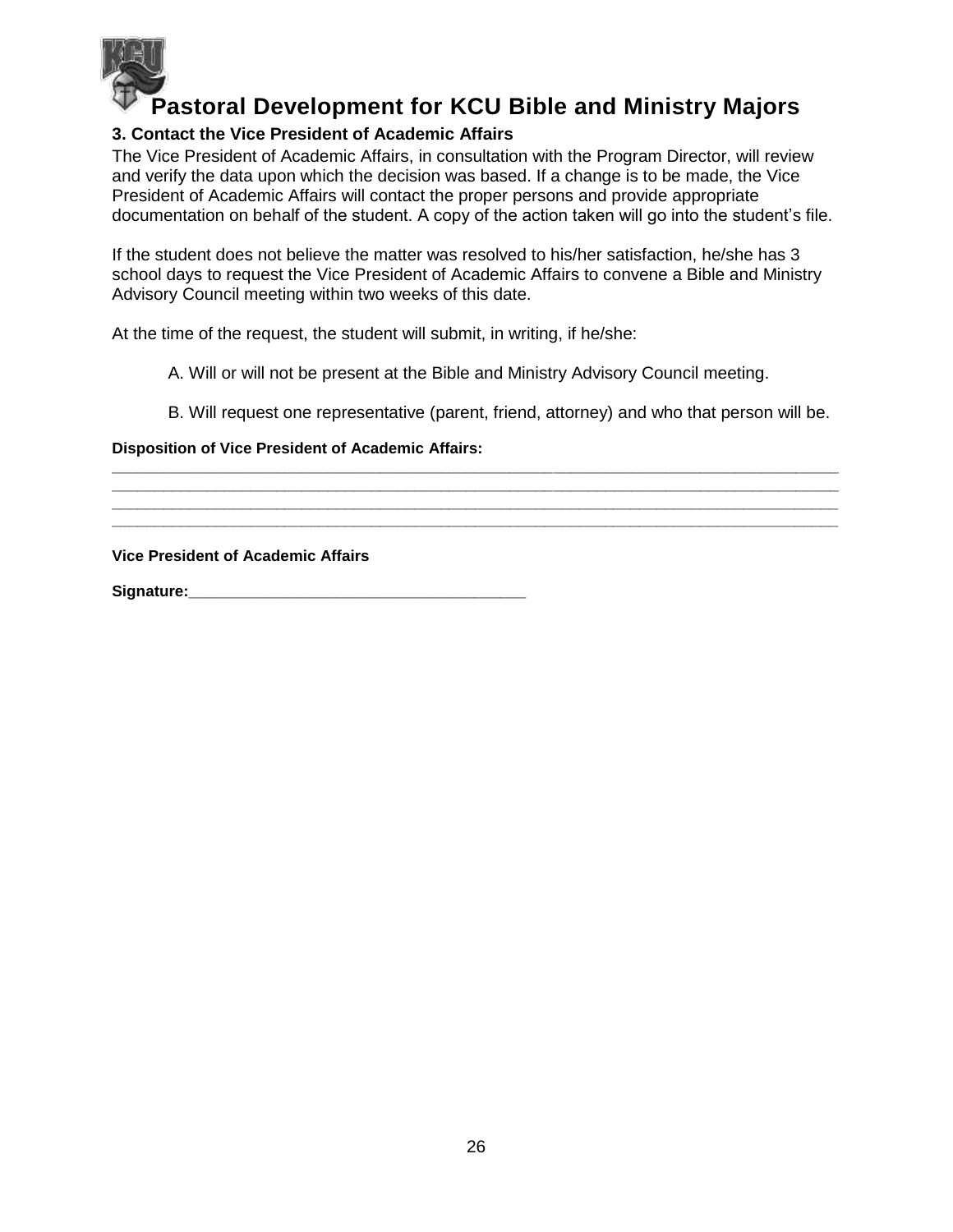

| <b>Wish to Continue the Appeals Process</b> | Am Dismissing My Appeal |
|---------------------------------------------|-------------------------|
|                                             |                         |

**\_\_\_\_\_ Invoke my right to present my petition before the Bible and Ministry Advisory Council** 

**\_\_\_\_\_ I will be present at the Bible and Ministry Advisory Council Meeting** 

**\_\_\_\_\_ I will NOT be present at the Bible and Ministry Advisory Council Meeting.** 

**\_\_\_\_\_ I request the presence of one representative** 

**My representative will be: \_\_\_\_\_\_\_\_\_\_\_\_\_\_\_\_\_\_\_\_\_\_\_\_\_\_\_\_\_\_\_\_\_\_\_\_\_\_\_\_\_\_\_\_\_\_\_\_\_** 

**\_\_\_\_\_ I DO NOT request the presence of one representative** 

**Student Signature: \_\_\_\_\_\_\_\_\_\_\_\_\_\_\_\_\_\_\_\_\_\_\_\_\_\_\_\_\_\_\_\_\_\_\_\_\_\_\_\_\_\_\_\_\_\_\_\_\_\_\_\_\_\_\_\_\_\_\_\_\_\_\_\_\_\_\_** 

**Date: \_\_\_\_\_\_\_\_\_\_\_\_\_\_\_\_\_\_\_\_\_\_\_\_\_\_\_\_\_\_\_\_**